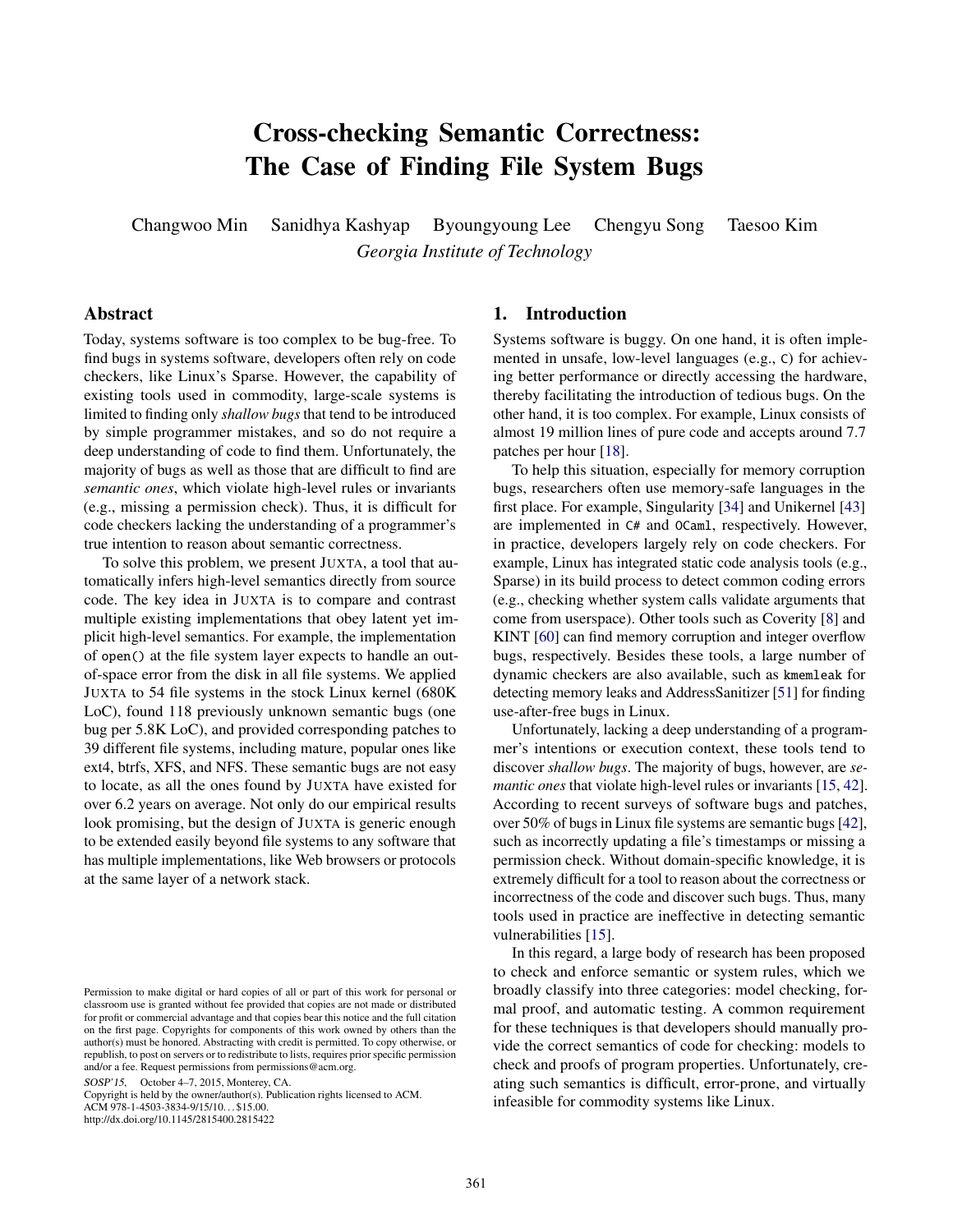To solve this problem, we present JUXTA, a tool that automatically infers high-level semantics from source code. The key intuition of our approach is that different implementations of the *same* functionality should obey the same system rules or semantics. Therefore, we can derive *latent* semantics by comparing and contrasting these implementations. In particular, we applied JUXTA to 54 file system implementations in stock Linux, which consists of 680K LoC in total. We found 118 previously unknown semantic bugs (one bug per 5.8K) and provided corresponding patches to 39 different file systems, including mature and widely adopted file systems like ext4, btrfs, XFS, and NFS. We would like to emphasize that these semantic bugs JUXTA found are difficult to find, as they have existed for over 6.2 years on average; over 30 bugs were introduced more than 10 years ago.

Challenges. The main challenge in comparing multiple file system implementations arises because, although all of them implicitly follow certain high-level semantics (e.g., expect to check file system permissions when opening a file), the logic of each (e.g., features and disk layout) is dramatically different from that of the others. More importantly, these highlevel semantics are deeply embedded in their code in one way or another without any explicit, common specifications. To overcome these challenges, instead of directly comparing all of the file system implementations, we devised two statistical models that properly capture common semantics, yet tolerate the specific implementation of each file system; in other words, JUXTA identifies deviant behavior [\[29\]](#page-14-3) derived from common semantics shared among multiple different software implementations.

Contributions. This paper makes the following contributions:

- We found 118 previously unknown semantic bugs in 39 different file systems in the stock Linux kernel. We made and submitted corresponding patches to fix the bugs that we found. Currently, patches for 65 bugs are already in the mainline Linux kernel.
- Our idea and design for inferring latent semantics by comparing and contrasting multiple implementations. In particular, we devise two statistical comparison schemes that can compare multiple seemingly different implementations at the code level.
- The development of an open source tool, JUXTA, and its pre-processed database to facilitate easy building of different checkers on top of it. We made eight checkers including a semantic comparator, a specification/interface generator, an external APIs checker, and a lock pattern checker.

The rest of this paper is organized as follows. [§2](#page-1-0) provides the motivation for JUXTA's approach with a case study. [§3](#page-3-0) gives an overview of its workflow. [§4](#page-3-1) describes JUXTA's design. [§5](#page-6-0) shows various checkers built on top of JUXTA. [§6](#page-8-0) shows JUXTA's implementation. [§7](#page-8-1) explains the bugs we

found. [§8](#page-12-0) discusses our potential applications. [§9](#page-12-1) compares JUXTA with previous research and [§10](#page-13-1) provides the conclusion.

# <span id="page-1-0"></span>2. Case Study

Linux provides an abstraction layer called the virtual file system (VFS). The Linux VFS defines an interface between a file system and Linux, which can be viewed as an implicit specification that all file systems should obey to be interoperable with Linux. To derive this latent specification in existing file systems, JUXTA compares the source code of each file system originating from these VFS interfaces. However, the VFS interface is complex: it consists of 15 common operations (e.g., super\_operations, inode\_operations) that comprise over 170 functions. In this section, we highlight three interesting cases (and bugs) that JUXTA found: rename(), write\_begin/end(), and fsync().

#### <span id="page-1-1"></span>2.1 Bugs in inode.rename()

One might think that rename() is a simple system call that changes only the name of a file to another, but it has very subtle, complicated semantics. Let us consider a simple example that renames a file, "old\_dir/a" to another, "new\_dir/b":

1 rename("old\_dir/a", "new\_dir/b");

Upon successful completion, "old\_dir/a" is renamed "new\_dir/b" as expected, but what about the timestamps of involved directories and files? To precisely implement rename(), developers should specify the semantics of 12 different pieces of mutated state: three timestamps, ctime for status change, mtime for modification, and atime for access timestamps, all of which for each of four inodes, old\_dir, new\_dir, a, and b. In fact, POSIX partially defines its semantics: updating ctime and mtime of two directories, old\_dir and new\_dir:

*"Upon successful completion, rename() shall mark for update the last data modification and last file status change timestamps of the parent directory of each file."* [\[55\]](#page-15-4)

In the UNIX philosophy, this specification makes sense since rename() never changes the timestamps of both files, a, and b. But in practice, it causes serious problems, as developers believe that the status of both files (ctime) is changed after rename().

For example, a popular archiving utility, tar, used to have a critical problem when performing an incremental backup (–listed-incremental). After a user renames a file a to b, tar assumes file b is already backed up and file a is deleted, as the ctime of b is not updated after the rename. Then, upon extraction, tar deletes file a, which it thinks was deleted, and never restores b as it was skipped, thereby losing the original file that the user wanted to back up [\[1\]](#page-13-2).

However, it is hard to say this is tar's fault because the majority of file systems update the ctime of new and old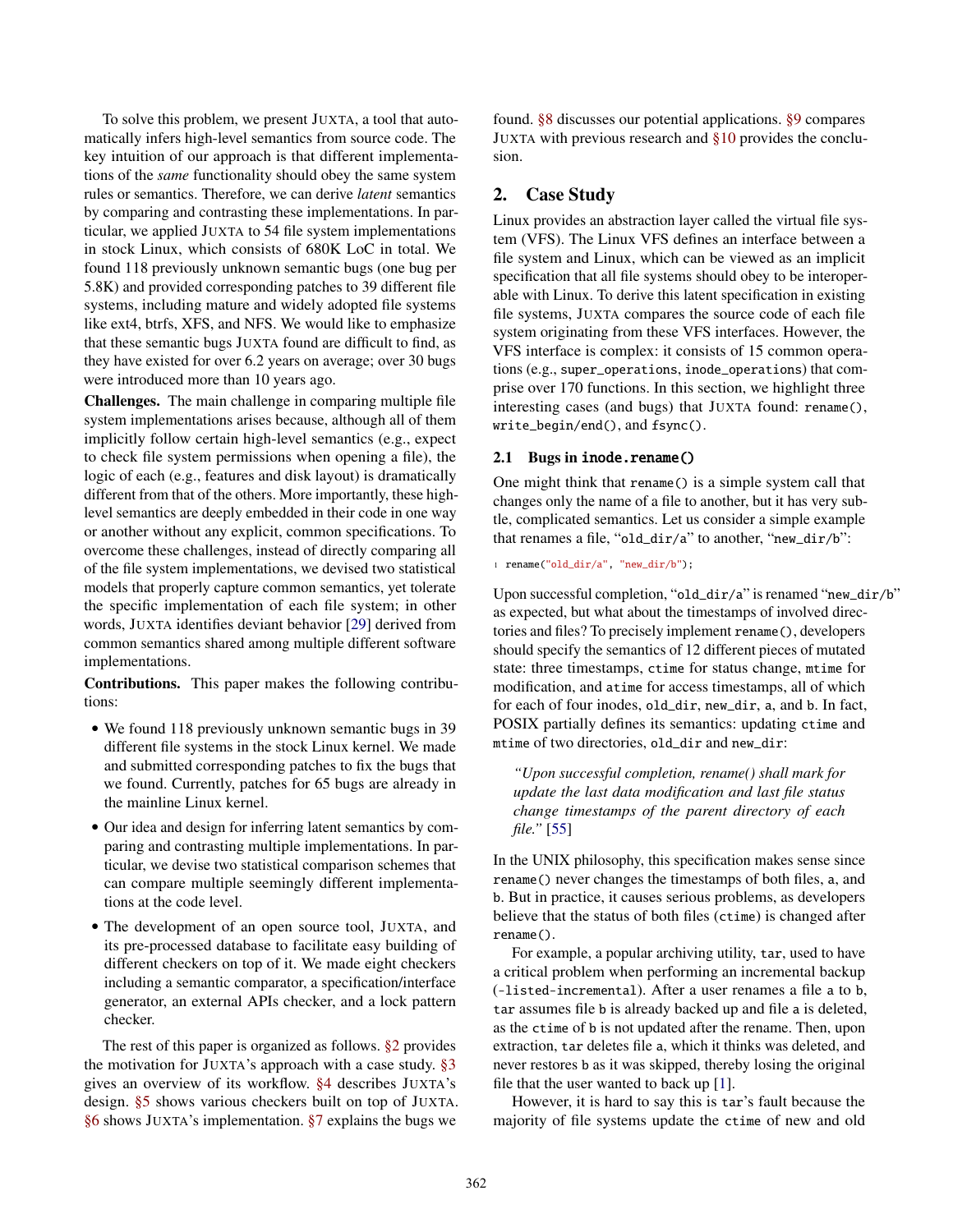<span id="page-2-0"></span>

| <b>POSIX</b> | Linux 4.0-rc2      | Belief $*$               | VFS $*$                  | <b>AFFS</b>              | <b>BFS</b>               | Coda                     | <b>FAT</b>               | <b>HFS</b>               | <b>HFSplus</b>           | <b>HPFS</b>              | JFFF <sub>2</sub>        | <b>RAMFS</b>             | <b>UDF</b> | <b>XFS</b> |
|--------------|--------------------|--------------------------|--------------------------|--------------------------|--------------------------|--------------------------|--------------------------|--------------------------|--------------------------|--------------------------|--------------------------|--------------------------|------------|------------|
|              | old_dir->i_ctime   |                          |                          |                          |                          |                          |                          |                          |                          | ۰                        |                          |                          |            |            |
|              | old_dir->i_mtime   |                          |                          |                          |                          | $\sqrt{ }$               |                          |                          | $\cdot$                  | -                        |                          |                          |            |            |
| Defined      | new_dir->i_ctime   |                          |                          |                          |                          |                          |                          |                          |                          | ۰                        |                          |                          | ۰          |            |
|              | new_dir->i_mtime   |                          |                          |                          |                          |                          |                          |                          |                          | -                        |                          |                          | ۰          |            |
|              | new_dir->i_atime   | $\overline{\phantom{a}}$ | $\overline{\phantom{a}}$ | $\overline{\phantom{a}}$ | $\overline{\phantom{a}}$ | $\overline{\phantom{a}}$ |                          | $\overline{\phantom{a}}$ | $\overline{\phantom{0}}$ | $\overline{\phantom{a}}$ | -                        | $\overline{\phantom{a}}$ | -          |            |
| Undefined    | new_inode->i_ctime |                          | $\overline{\phantom{a}}$ |                          | $\overline{\phantom{a}}$ | $\overline{\phantom{a}}$ |                          | $\overline{\phantom{a}}$ | $\overline{\phantom{0}}$ | ۰                        | $\overline{\phantom{a}}$ | $\overline{\phantom{a}}$ |            |            |
|              | old inode->i ctime |                          |                          | $\overline{\phantom{a}}$ | $\overline{\phantom{a}}$ | $\overline{\phantom{a}}$ | $\overline{\phantom{a}}$ | $\overline{\phantom{a}}$ | $\overline{\phantom{0}}$ | ۰                        | $\overline{\phantom{a}}$ |                          |            |            |

Belief \* supported by ext2, ext3, ext4, btrfs, F2FS, NILFS2, ReiserFS, CIFS, EXOFS, JFS, UBIFS, UFS, OCFS, GFS2, and MINIX

Table 1: Summary of rename() semantics of updating timestamp upon successful completion. A majority of Linux file systems update the status change timestamp (e.g., i\_ctime/i\_mtime) of source and destination files (e.g., old/new\_inode) and update both status change and modification timestamps of both directories that hold source and destination files (e.g., old/new\_dir). Note that the access timestamp of the new directory should not be updated; only FAT updates the access timestamp, implying that this is likely semantically incorrect. By observing such deviant behaviors of existing file system implementations, JUXTA can faithfully pinpoint potential semantic bugs without any concrete, precise models constructed by programmers. The most obvious deviant ones are HPFS and UDF, as the former one does not update any of the times (neither i\_ctime nor i\_mtime) for old\_inode and new\_inode, whereas the latter one only updates the old\_inode timestamps. JUXTA's side-effect checker found six such bugs. In addition, after sending patches for the bugs, the corresponding developers fixed eighteen more similar bugs in the file system [\[36,](#page-14-4) [46\]](#page-15-5).

<span id="page-2-1"></span>

Figure 1: Simplified semantics of address space operations that we extracted from 12 file system implementations in Linux. Each file system implements such operations to manipulate mappings of a file to the page cache in Linux file systems: for example, write\_begin() to prepare page writes and write\_end() to complete the page write operation. Grayed boxes indicate derived return conditions and their right sides represent common operations executed by all file systems under such return conditions.

files after rename(), though POSIX leaves this behavior undefined. In fact, assuming that rename() updates the ctime of both files is more reasonable for developers, as traditionally, rename() has updated ctime when implemented with link() and unlink() [\[1,](#page-13-2) [55\]](#page-15-4). Not only does Solaris still modify the ctime after renaming files for compatibility of its backup system (ufsdump and ufsrestore), but also modern and mainstream file systems (e.g., ext4 and btrfs) in Linux update the ctime after rename() (see [Table 1\)](#page-2-0).

In this paper, we propose an automatic way to extract highlevel semantics and assess their correctness from multiple implementations without any specification. For example, JUXTA can summarize the semantics of Linux file systems by comparing over 50 different file system implementations in stock Linux, as shown in the summary of rename() semantics (and buggy behaviors) in [Table 1.](#page-2-0)

## <span id="page-2-3"></span>2.2 Bugs in address\_space.write\_begin/end()

Linux file systems support memory-mapped files that map a file to a process' memory space. To manipulate these mappings, each file system implements a set of operations, called address\_space\_operation. As these operations are tightly integrated into the VFS, each file system should obey certain rules, ranging from as simple as returning zero upon success to as complex as requiring specific locks with specific orders and releasing pages upon error. In fact, such rules consist of 290 lines of document just for address space operations [\[31\]](#page-14-5).

The key idea of this paper is to extract such semantics from existing file systems without any domain-specific model or specification. In this case study, we use two functions of address\_space\_operation (out of 19 functions) to explain our extracted semantics in detail: write\_begin() to prepare page writes and write\_end() to complete the operation. [Figure 1](#page-2-1) depicts the high-level semantics of write\_begin() and write\_end() that 12 file systems in Linux obey. For example, upon successful completion of write\_begin(), they allocate a page cache, update the page pointer (pagep), and return zero (indicating the operation's success). Upon failure, they always unlock and release the page cache and return an error code (a range of error values). However, in write\_end(), the allocated page cache should be unlocked and released in all possible code paths because Linux VFS starts the write operation only after write\_begin() successfully locks the page cache.

JUXTA can derive such high-level semantics that are often not clearly specified (see  $\S 2.3$ ) or are only implicitly followed by developers (by mimicking a mainstream file system like ext4). More importantly, JUXTA found two previously unknown violations in write\_end() of affs and one in write\_begin() of Ceph (all patched already) by comparing 12 different file systems that implement the address space operation.

#### <span id="page-2-2"></span>2.3 Bugs in man Pages, Documents, and Comments

After comparing fsync() implementations of various file systems, JUXTA found that a few file systems (ext3, ext4, and OCFS2) return -EROFS to indicate that the file system is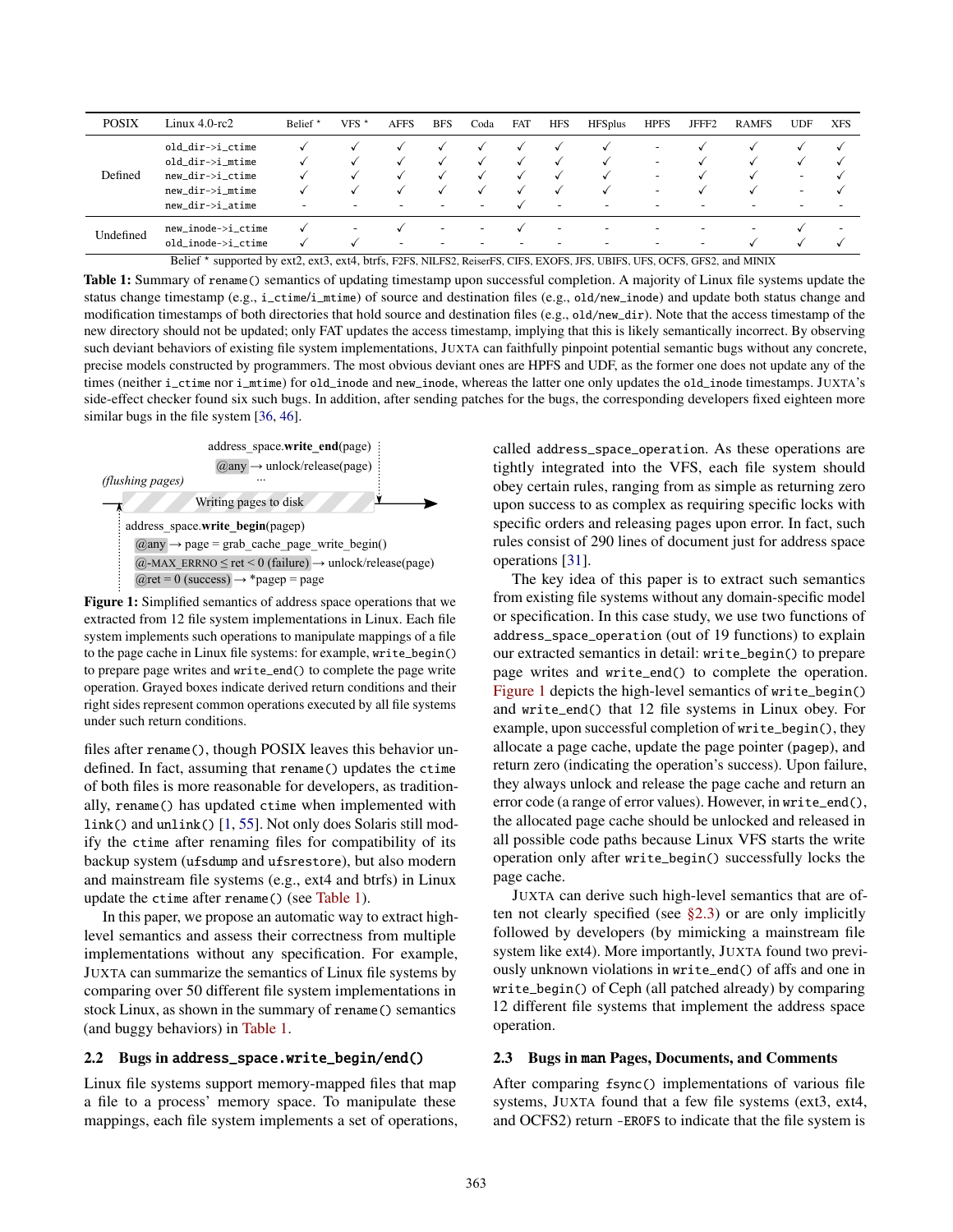mounted as read-only, while the rest of the file systems never report such an error.<sup>[1](#page-3-2)</sup> More surprisingly, the POSIX standard for fsync() [\[54\]](#page-15-6) does not define -EROFS error, but the Linux manual does [\[56\]](#page-15-7).

On further analysis, it turns out that this is a very subtle case that only some file system developers are aware of [\[58,](#page-15-8) [59\]](#page-15-9), although the VFS documentation [\[31\]](#page-14-5) and POSIX specification [\[54\]](#page-15-6) never explicitly state this error. This corner case can happen when the status of the file system changes from read-write to read-only (e.g., remounting upon file system error). Since a file's inode flag (i\_flags) only inherits the mount flag of its file system at open(), all files in use (their i\_flags) will not reflect the current state of their file system after the status change. In other words, to avoid a disastrous situation in which a file system overwrites its disk blocks after being remounted as read-only, all fsync() invocations should independently check the status of the file system to see if it is read-only (i\_sb->s\_flags & MS\_RDONLY) instead of trusting the inode flag.

```
// @v4.0-rc2/fs/ubifs/file.c:1321
2 int ubifs_fsync(...) {
3 ...
4 if (sbi->ro_mount)
      // For some really strange reasons VFS does not filter out
6 // 'fsync()' for R/O mounted file-systems as per 2.6.39.
     return 0;
8 }
```
Based on analysis using JUXTA, we found that all file systems except ext3, ext4, OCFS2, UBIFS, and F2FS never consider such errors (even the ones relying on generic\_file\_fsy nc()—32 files systems in total). We believe that such violations should be considered as potential bugs.

# <span id="page-3-0"></span>3. Overview

JUXTA's workflow is a sequence of stages [\(Figure 2\)](#page-3-3). For each file system in Linux, JUXTA's source code merge stage first combines the entire file system module as a single large file (e.g., rescheduling symbols to avoid conflicts) for precise inter-procedural analysis in its symbolic execution engine [\(§4.1\)](#page-4-0). Second, JUXTA symbolically enumerates all possible C-level code paths (unlike instruction-based symbolic execution engines), which generates path conditions and sideeffects as symbolic expressions [\(§4.2\)](#page-4-1). JUXTA then preprocesses the generated path conditions [\(§4.3,](#page-4-2) [§4.4\)](#page-5-0) and creates a database for all checkers (applications) to build upon [\(§5\)](#page-6-0). The database contains rich symbolic path conditions that can be easily and quickly accessed by various other checkers for their needs.

Semantic bugs. The term *semantic bug* is used ambiguously to describe a type of bug that requires domain-specific knowledge to understand (e.g., execution context in kernel), whereas shallow bugs, like memory errors (e.g., buffer overflow), can be understood in relatively narrower contexts. One

<span id="page-3-3"></span>

Figure 2: Overview of JUXTA's architecture and its workflow. For each file system in Linux, the source code merge stage first combines the entire file system module into a single large file  $(\S 4.1)$ ; then JUXTA's symbolic execution engine enumerates C-level code paths with proper symbolic execution contexts [\(§4.2\)](#page-4-1). By preprocessing the generated path conditions [\(§4.3,](#page-4-2) [§4.4\)](#page-5-0), JUXTA creates a database that all other checkers [\(§5\)](#page-6-0) build upon.

might think that memory corruption bugs are more critical from the systems security perspective, as they are often exploitable by attackers. However, semantic bugs are also serious (e.g., resulting in file system corruption and complete loss of data [\[30,](#page-14-6) [42\]](#page-15-3)), as well as security-critical (e.g., missing an ACL check in a file system results in privilege escalation without any sophisticated exploits or attacks).

In general, semantic bugs are difficult to detect. In our study, we measured how long each semantic bug that JUXTA detected remained undiscovered (i.e., its latent period). The result showed that their average latent period was over 6.2 years, implying that JUXTA is effective in finding longexisting semantic bugs.

To be precise, we classified semantic bugs in file systems into four categories that are similar to a recent survey on file system bugs [\[42\]](#page-15-3): (S) State, representing inconsistent state updates or checks (e.g., missing permission check); (C) Concurrency, indicating bugs related to execution context that might lead to deadlock or system hang (e.g., lock/unlock and GPF flag); (M) Memory error, representing inconsistent usage of memory-related APIs (e.g., missing a kfree unlike other paths); and (E) Error handling bugs (e.g., inconsistently handling errors). [Table 5](#page-9-0) and [Table 6](#page-10-0) incorporate these notations to describe relevant semantic bugs.

## <span id="page-3-1"></span>4. Design

The key insight behind our approach is that the same VFS entry functions (e.g., inode\_operations.open()) should have the same or similar high-level semantics (e.g., handling common errors and returning standard error codes). JUXTA attempts to extract the latent VFS specification by finding the

<span id="page-3-2"></span><sup>1</sup> UBIFS and F2FS check the read-only status of the filesystem but return zero.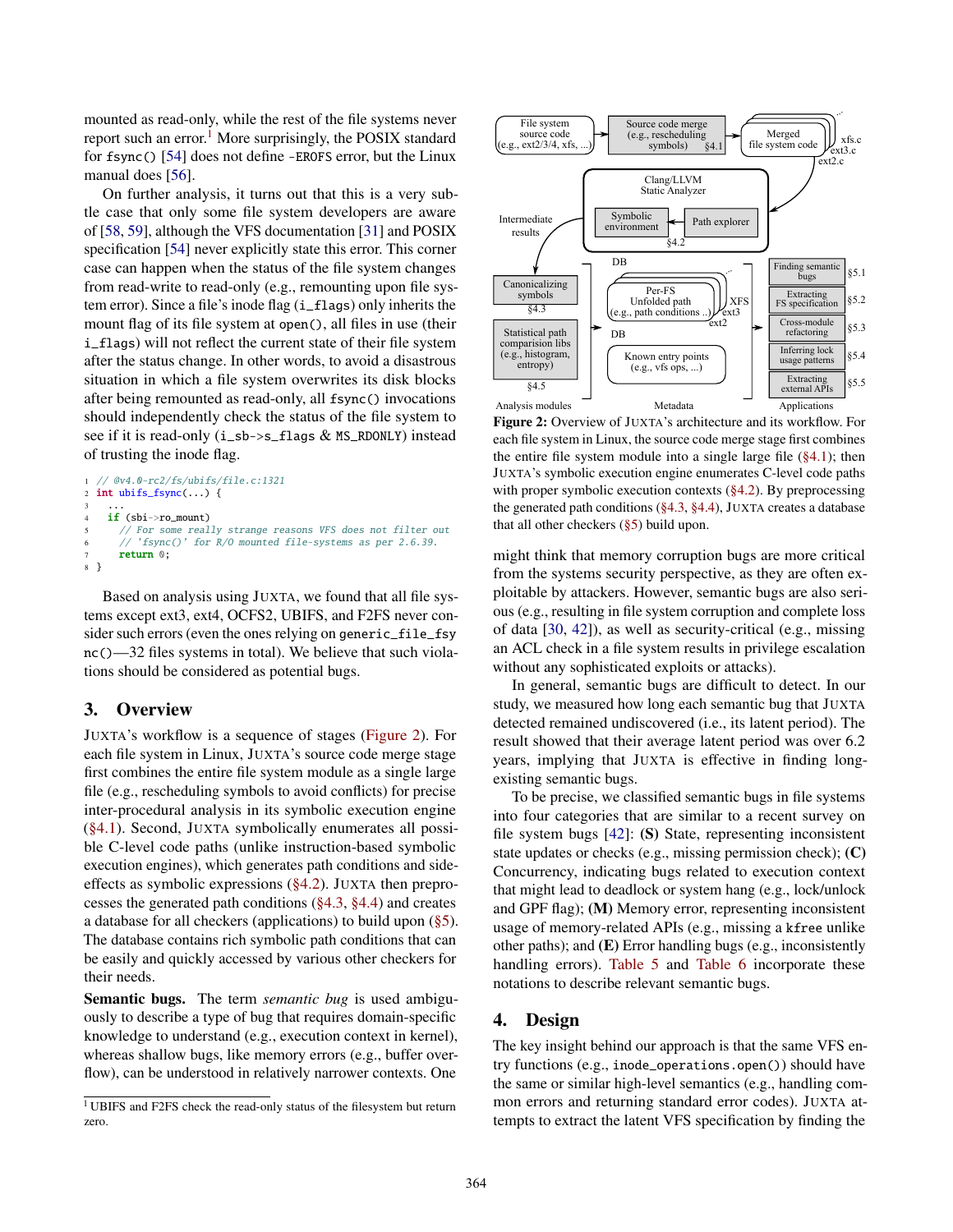<span id="page-4-4"></span>

| L              | <b>Type</b> | <b>Symbolic expression</b>                                                    |
|----------------|-------------|-------------------------------------------------------------------------------|
| 1              | <b>FUNC</b> | ext4_rename(old_dir, old_dentry                                               |
|                |             | new_dir, new_dentry, flags)                                                   |
| 2              | <b>RETN</b> | Ø                                                                             |
| 3              | COND        | $(S#old\_dir \rightarrow i\_sb \rightarrow s\_time\_gran)$ $>=(I#1000000000)$ |
| 4              | COND        | (S#old_dir->i_sb->s_fs_info->s_mount_opt)                                     |
|                |             | & $(C#EXT4$ MOUNT OUOTA) = 0                                                  |
| 5              | <b>COND</b> | (S#flags) & (C#RENAME_WHITEOUT) != 0                                          |
| 6              | COND        | $(E\#IS_DIRSYNC(old\_dir)) = 0$                                               |
| $\overline{7}$ | COND        | $(E\#IS_DIRSYNC(new-dir)) = 0$                                                |
| 8              | <b>COND</b> | $(E#S$ ISDIR(old->inode->i mode)) = 0                                         |
| 9              | COND        | (E#ext4_add_entry(handle, new_dentry, old->inode)) = 0                        |
| 10             | CALL.       | $(T#1)$ = ext4_add_entry(handle, new_dentry, old->inode)                      |
| 11             | <b>ASSN</b> | $retval = (T#1)$                                                              |
| 12             | CALL        | $(T#2) = ext4_current_time(old-dir)$                                          |
| 13             | <b>ASSN</b> | $old\_dir \rightarrow i\_mtime = (T#2)$                                       |
| 14             | <b>ASSN</b> | old dir->i ctime = $(T#2)$                                                    |
| 15             | CALL.       | ext4_dec_count(handle, old_dir)                                               |
| 16             | CALL        | ext4_inc_count(handle, new_dir)                                               |
| 17             | CALL.       | $(T#3) = ext4_current_time(new-dir)$                                          |
| $\star$ 18     | <b>ASSN</b> | new dir->i mtime = $(T#3)$                                                    |
| $\star$ 19     | <b>ASSN</b> | new dir->i ctime = $(T#3)$                                                    |
| $\star 20$     | CALL.       | ext4_mark_inode_dirty(handle, new_dir)                                        |
| 21             | CALL        | ext4_mark_inode_dirty(handle, old_dir)                                        |
| 22             | <b>ASSN</b> | $retval = 0$                                                                  |

Table 2: Simplified symbolic conditions and expressions of a success path (RETN=0) for ext4\_rename(). In order to reach the return statement (top section), the conditions (middle section) should be satisfied under a set of side-effects (bottom section).  $\star$  represents expressions related to the ext4 rename patch in [Figure 3.](#page-4-3) S# means a symbolic expression,  $I#$  means an integer value,  $C#$  means a constant, and T# means a temporary variable.

commonalities of file systems and generating bug reports if it finds any deviant behavior among them. However, since file systems are large and complex software that implement different design decisions (e.g., on-disk layout), it is challenging to compare different file systems in the first place. To address these challenges, we propose two statistical path comparison methods [\(§4.5\)](#page-5-1). In this section, we elaborate on our path-sensitive and context-aware static analysis techniques, which use symbolic execution at the compilation pipeline to compare multiple implementations at the source code level.

## <span id="page-4-0"></span>4.1 Merging Source Code in a File System

File systems are tightly coupled, large software. For example, ext4, XFS, and btrfs are composed of 32K, 69K, and 85K lines of code, respectively. For accurate comparison, interprocedural analysis is essential for obtaining precise symbolic execution contexts and environments. However, most publicly available static analyzers can perform interprocedural analysis of only limited scope within a code base. In particular, the Clang static analyzer, which JUXTA relies on, cannot go beyond the boundary of a single file for the inter-procedural analysis [\[4\]](#page-13-3).

To work around this problem, we develop a *source code merge stage* that combines each file system's files into one large file, thereby enabling a simple inter-procedural analysis within a file system module. The source code merge phase first parses a build script of the file system to determine all required source files and configuration options; it then parses these source files to resolve conflicts among file-

```
1 // [commit: 53b7e9f6] @fs/ext4/namei.c
2 int ext4_rename(struct inode *old_dir, ...
3 struct inode *new_dir, ...) {
4 ...
5 + new dir->i ctime = new dir->i mtime \
6 + = ext4_current_time(new_dir);
7 + ext4_mark_inode_dirty(handle, new_dir);
8 ...
9 }
```
Figure 3: A patch for a semantic bug in ext3/4: update mtime and ctime of a directory that a file is renamed to (see [§2.1](#page-1-1) and [Table 2\)](#page-4-4).

scoped symbols, such as static variables, functions, structs, forward declarations, header files, etc. The process is largely automatic; 49 out of 54 file systems were automatically handled, and the rest required some specific rewriting (e.g., conflicted symbols defined by complex macros).

## <span id="page-4-1"></span>4.2 Exploring Paths to the End of a Function

To compare multiple file systems, JUXTA collects execution information for each function. It constructs a control-flow graph (CFG) for a function and *symbolically* explores a CFG from the entry to the end (typically, return statement). To gather execution information across functions, JUXTA inlines callee functions and creates a single CFG. To prevent the path explosion problem, we set the maximum inlined basic blocks and functions to 50 and 32, respectively, thereby limiting the size of intermediate results to less than half a terabyte. While exploring a CFG, JUXTA performs range analysis by leveraging branch conditions to narrow the possible integer ranges of variables. In JUXTA, a single execution path is represented as a five-tuple: (1) function name (FUNC), (2) return value (or an integer range) (RETN), (3) path conditions (integer ranges of variables) (COND), (4) updated variables (ASSN), and (5) callee functions with arguments (CALL). [Table 2](#page-4-4) shows a simplified (e.g., no type information) example of symbolic condition extraction for a successful path (RETN=0) for rename() in ext4.

JUXTA's symbolic expression is rich, as it was performed at the C level rather than on low-level instructions (e.g., LLVM-IR). For example, it understands macros that a preprocessor (cpp) uses, fields of a struct, and function pointers. This design decision not only increases the accuracy of the analysis, but also makes the generated report more humanreadable, which is critical to identifying false positives. As JUXTA explores two possible paths at each branch condition, the generated path conditions are flow-sensitive and path-sensitive. For 54 Linux file systems, JUXTA extracts 8 million execution paths and 260 million conditions that aggregate to 300 GB.

## <span id="page-4-2"></span>4.3 Canonicalizing Symbols

Extracted path information at the C level is not a form wellsuited for comparison because each file system may use different symbol names for the same data (e.g., arguments). For example, ext4 uses old\_dir and GFS2 uses odir as the first argument of inode\_operations.rename(). In our *symbol canonicalization pass*, JUXTA transforms extracted path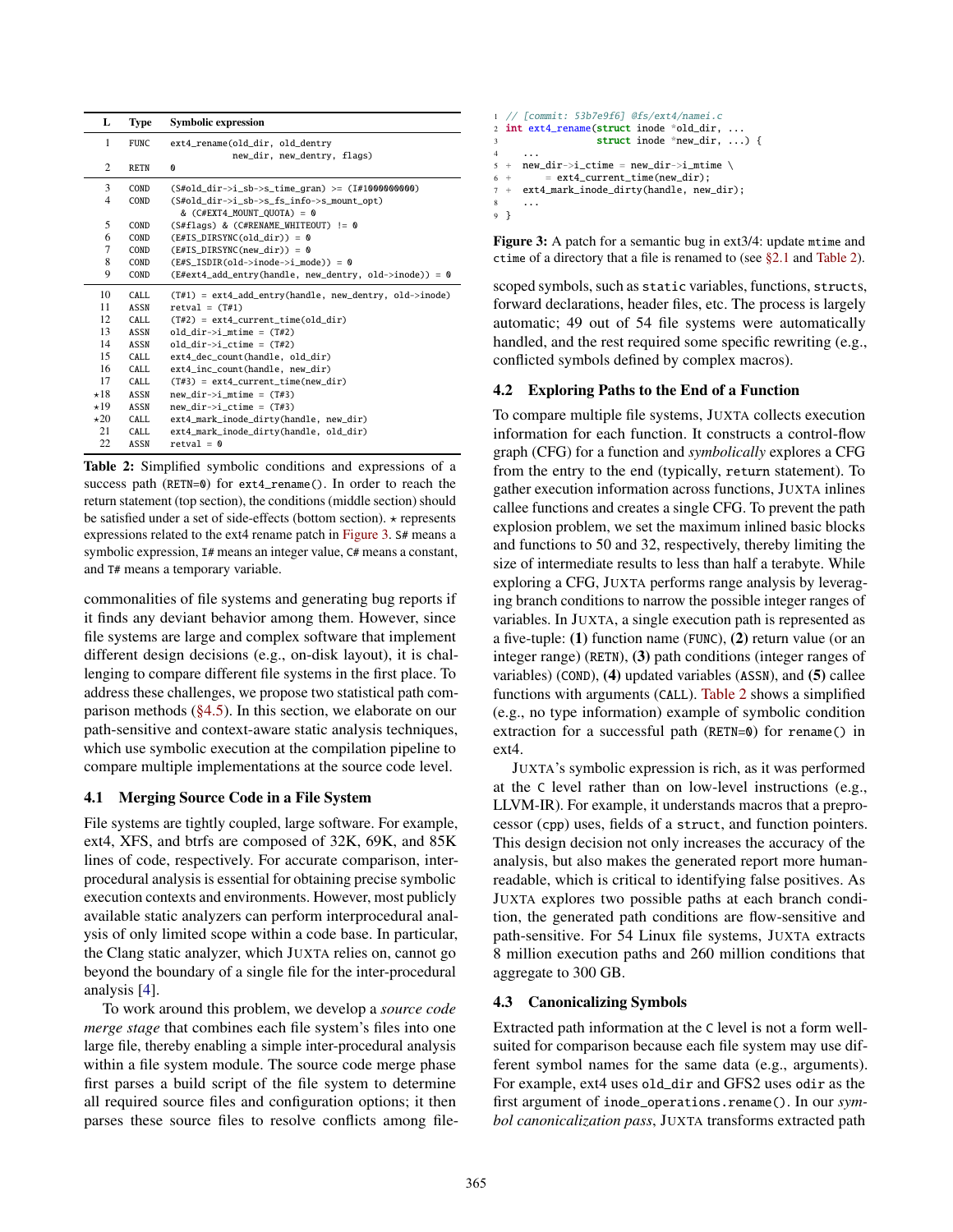<span id="page-5-2"></span>

Figure 4: Histogram representation of rename() in three contrived file systems (foo, bar and cad) on the -EPERM path. Histogram-based comparison represents a universal variable (flag) as one dimension (x-axis). To describe rename(), it computes the average of all file system histograms, and deducts the average from per-file system histograms for comparison. For example, foo is sensitive (+0.5) and cad is insensitive (−0.5) on the F\_A flag. Globally, cad behaves the most differently (deviant) from foo and bar (1.7) in terms of -EPERM path.

information into a directly comparable form across file systems. The key idea is to represent symbolic expressions by using universally comparable symbols such as function arguments, constants, function returns, global variables, and (some) local variables. Symbol names in inlined functions are renamed to those of the VFS entry function. For example, old\_dir of ext4 and odir of GFS2 become canonicalized to the common symbol, \$A0, indicating the first argument of a function. Please note that [Table 2](#page-4-4) is not canonicalized for clarity of exposition. After symbol canonicalization, semantically identical symbols (e.g., the same arguments of the identical VFS interface) have a matching string representation, which facilitates comparison over different file systems.

#### <span id="page-5-0"></span>4.4 Creating the Path Database

To avoid performing expensive symbolic execution over and over again, we create a per-file system path database for applications such as checkers and specification extractors to easily use the extracted path information. The path database is hierarchically organized with function name, return value (or range), and path information (path conditions, side-effects, and callee functions). Applications can query our path database using a function name or a return value as keys. In addition, we created a VFS entry database for applications to easily iterate over the same VFS entry functions (e.g., ext4\_rename(), btrfs\_rename()) of the matching VFS interface function (e.g., inode\_operations.rename()). Most file systems have multiple entry functions for several VFS operations. For example, in the case of xattr operations, ext4 has different entry functions for each namespace (e.g., ext4\_xattr\_trusted\_list() for the trusted namespace and ext4\_xattr\_user\_list() for the user namespace). In such cases, we create multiple sets of VFS entry functions so that JUXTA applications can compare functions with the same semantics. The 54 file systems in Linux kernel 4.0-rc2 have 2,424 VFS entry functions total. To handle the massive volume of the path database, JUXTA loads and iterates over the path database in parallel.

#### <span id="page-5-1"></span>4.5 Statistical Path Comparison

Even with the canonicalized path database, it is not meaningful to compare multiple different file systems. Because all file systems employ different design decisions (e.g., disk layout) and features (e.g., snapshot), naively representing path information in a logical form (e.g., weakest precondition [\[10,](#page-13-4) [23\]](#page-14-7)) or relying on constraint solvers [\[11,](#page-14-8) [22\]](#page-14-9) will lead one to conclude that all file systems are completely different from each other. In this section, we describe two statistical methods to compute the deviation and commonality of different file systems from noisy path information.

Histogram-based comparison. The integer ranges, such as return values and path conditions, constitute features in model generation and comparison. To efficiently compare these multidimensional integer ranges (i.e., multiple features), we propose a *histogram-based comparison* method, which is popular in image processing [\[26\]](#page-14-10). The advantage of our histogram-based representation is that we can reuse wellestablished standard histogram operations [\[26\]](#page-14-10). JUXTA first encodes integer ranges into multidimensional histograms for comparison and uses distances among histograms to find deviant behaviors in different file systems. A standard (and intuitive) way to measure distance between two histograms is to measure the area size of non-overlapping regions.

Overall, JUXTA's histogram-based comparison is composed of four steps [\(Figure 4](#page-5-2) illustrates an example on rename()): (1) it transforms each element of return values and path conditions into a single histogram (per-path histogram); (2) if the comparison involves multiple execution paths (e.g., paths that return the same value), JUXTA aggregates multiple histograms from the previous step (per-file system histogram); (3) JUXTA builds the *stereotypical path information* of a VFS interface by calculating the average histograms of multiple file systems (VFS histogram); (4) JUXTA finally compares each file system's histogram (i.e., per-file system histogram) with the averaged histogram (i.e., VFS histogram) by computing a distance between them.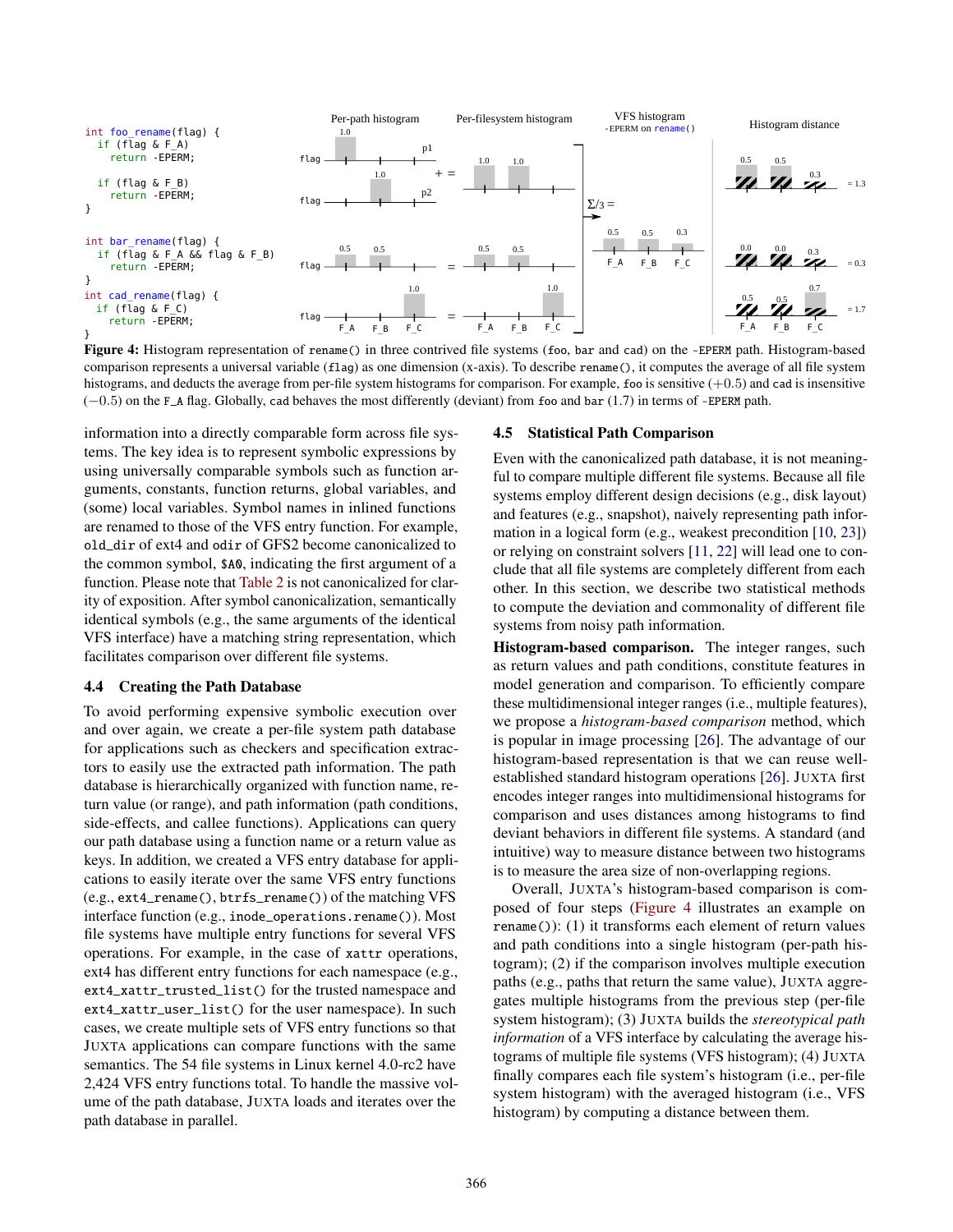In particular, in the first step, one integer range is represented as a start value, an end value, and height. Naturally, its start and end values are set to symbolic execution results in our path database (e.g., constant values determining a path condition). Then, a height value is normalized so that the area size of a histogram is always 1. Since each histogram has the same area size, the distance measure (i.e., computing non-overlapping area size between histograms) that we compute in the last step can fairly compare histograms under the constraint that each execution path exhibits the same level of importance.

In the second step, to present common features in each file system, we combine multiple per-path histograms into a perfile system histogram using a union operation on histograms. The union of two histograms is obtained by superimposing the two histograms and taking the maximum height for their overlapping regions. It is used to combine multiple instances of path information of the same function returning the same value in a file system.

Next, in the third step, we compute an average of multiple per-file system histograms to extract the generic model on each VFS interface. As with the union operation, the average of N histograms is obtained by stacking N histograms and dividing each one's height by N. We consider the average of multiple file systems' histograms as the stereotypical path information of a VFS interface. One nice property of the average operation is that ranges of commonly used variables retain their great magnitudes and ranges of rarely used variables (mostly, file system-specific regions) fall in magnitude.

Lastly, we measure the differences between each file system (i.e., per-file system histogram) and its stereotype (i.e., the VFS histogram). Although there are various ways to compute distance between two histograms [\[39,](#page-15-10) [48,](#page-15-11) [53\]](#page-15-12), we used the simple yet computationally efficient method, histogram intersection distance [\[53\]](#page-15-12). The distance between two histograms is defined as the size of their non-overlapping regions. Also, the distance in multidimensional histogram space is defined as the Euclidean distance in each dimension. In our histogram-based framework, finding a bug is finding file system path information that is far from the stereotype (i.e., the average or VFS histogram). [Figure 4](#page-5-2) shows the histogram representation of rename() for three file systems on the -EPERM path. We explain how our checkers use this in the next section.

Entropy-based comparison. Histogram-based comparison is for the comparison of multidimensional range data. To find deviation in an event, we use information-theoretic entropy [\[52\]](#page-15-13). In JUXTA, such events can occur in one of two cases: how a flag is used for a function (e.g., kmalloc(\*,GFP\_KERNEL) or kmalloc(\*,GFP\_NOFS)); or how a return value of a function is handled (e.g., ret  $!= \mathbf{0}$  vs IS\_ERR\_OR\_NULL(ret)).

<span id="page-6-1"></span>

|                     | <b>VFS</b> interface          |              |                   |          |                   |
|---------------------|-------------------------------|--------------|-------------------|----------|-------------------|
| Return value        | listxattr                     | mknod        | remount           | rename   | statfs            |
| -EDQUOT             | JFS                           |              | OCFS <sub>2</sub> |          | OCFS <sub>2</sub> |
| $-EIO$ <sup>†</sup> | <b>JFS</b>                    |              |                   | ext3/JFS |                   |
| $-EPERM$            | F <sub>2</sub> F <sub>S</sub> |              | ۰                 |          |                   |
| -EOVERFLOW          |                               | <b>btrfs</b> |                   |          |                   |
| $-EROFS$            |                               |              | $ext{2}$          |          | OCFS <sub>2</sub> |

Table 3: The return codes of some file systems that are not specified in the man page for the VFS interfaces. JUXTA marked them as deviant behaviors. An interesting point is that the POSIX manual defines -EIO whereas it is not mentioned in the Linux programmer's manual (marked †) for rename().

JUXTA calculates the entropy of each VFS interface for an event. By definition, this entropy can be either maximum, when events completely occur in a random fashion, or zero, when only one kind occurs. So, a VFS interface whose corresponding entropy is small (except for zero) can be considered as buggy. Among the file systems that implement the VFS interface with small entropy, the file system with the least frequent event can be considered buggy. We explain how our checkers and specification extractor use this method in the next section.

Bug report ranking. JUXTA ranks all of the generated bug reports by using the following quantitative metrics. For histogram-based checkers, the occurrence of a bug is more likely for a greater distance value, whereas for entropy-based checkers, a smaller (non-zero) entropy value indicates greater heuristic confidence that a bug has been found. Programmers can leverage these generated reports by prioritizing the highest-ranked bugs first, as many of JUXTA's high-ranked reports are for true-positive bugs, as we show in [§7.3.](#page-10-1)

# <span id="page-6-0"></span>5. Applications

In this section, we introduce eight checkers that are built on top of the database for symbolic path conditions and statistical schemes to compare different code bases.

#### 5.1 Cross-checking File System Semantics

All file systems are different in design, features, and goals, but at the same time they share important commonalities: their external behaviors (e.g., POSIX compliance) and (for all Linux file systems) their compliance with rules defined in the VFS layer. The VFS layer defines interface functions that concrete file systems should implement, and it also defines VFS objects, such as superblock, inode, and dentry. Interestingly, many file systems have surprising similarities to ext2/3/4 as we can see from their file structure, function decomposition, and naming convention. As a result, a bug seen in a file system likely exists in other file systems; for example, the rename() bug in  $\S 2.1$  was first fixed in ext3, and subsequently in ext4 [\[2\]](#page-13-5). Based on this intuition, we developed four checkers that cross-check file system semantics to find bugs.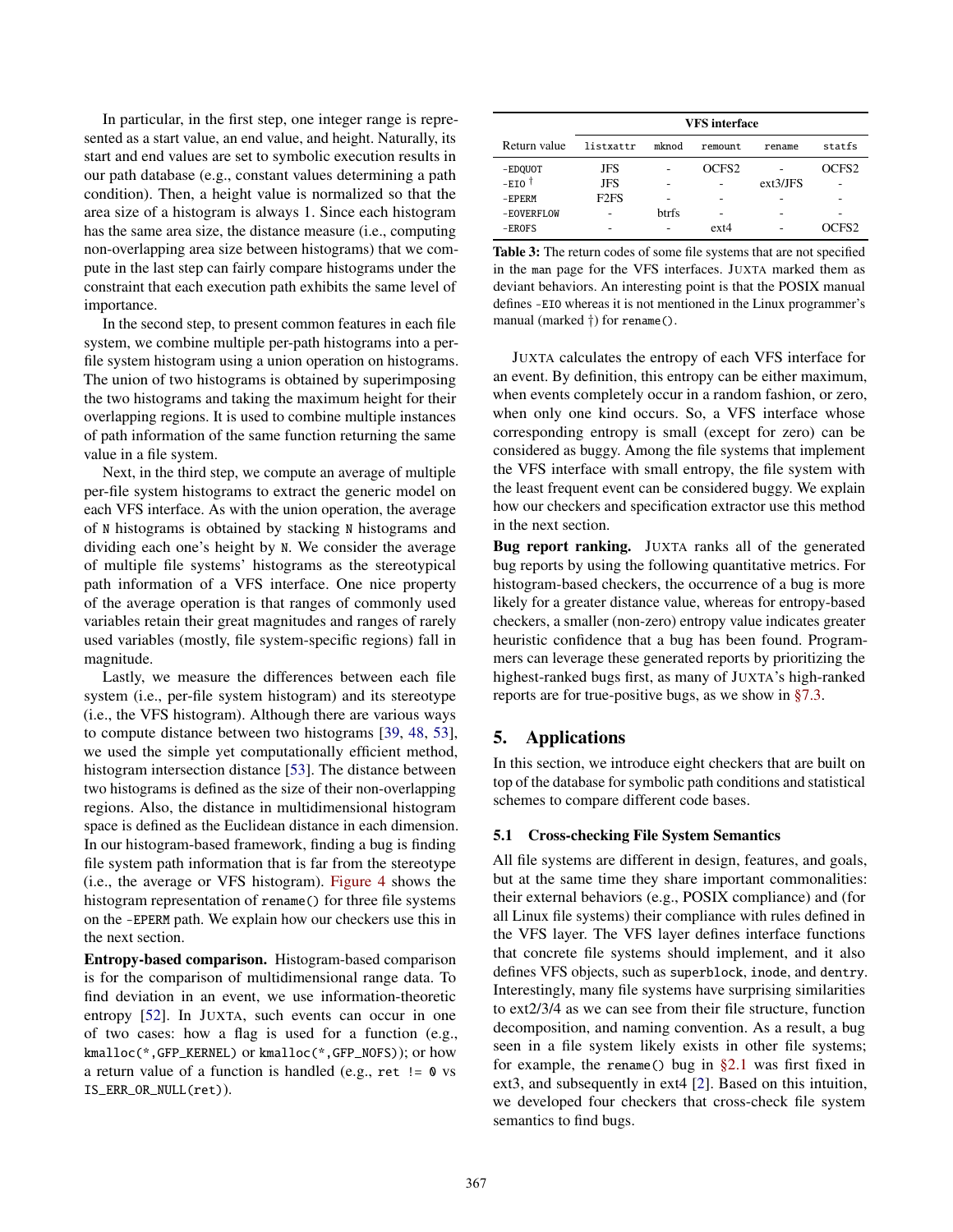Return code checker. Our first checker cross-checks the return codes of file systems for the same VFS interface, and reports whether there are deviant error codes in file systems.<sup>[2](#page-7-0)</sup> It creates a per-file system return histogram by aggregating all return values in all paths and computes the average histogram of all file systems (i.e., VFS histogram). Distances between the VFS and per-file system histograms are measured, and VFS interfaces of file systems with large distance values are reported as bugs. Our bug reports include deviant return values by analyzing non-overlapping regions. Our checker found deviant return codes in some file systems that are not specified in the man page [\(Table 3\)](#page-6-1).

Side-effect checker. To discover missing updates, our checker compares side-effects for a given VFS interface and a return value. It encodes side-effects into a histogram by mapping each canonicalized symbolic variable (e.g, the first argument of rename()) to a unique integer, regardless of the file systems. As two file systems update more common variables, larger overlapping regions in their histograms cause the distance between them to reduce. File system-specific variables will occur once, so their impact is naturally scaled down by averaging histograms. Thus, our checker finds deviant updates in commonly updated variables.

Function call checker. Deviant function calls can be related to either deviant behavior or a deviant condition check. Similar to the side-effect checker, our function call checker encodes function calls into histograms by mapping each function to a unique integer and finds deviant function calls by measuring the distance to the average.

Path condition checker. To discover missing condition checks, our checker encodes the path conditions of a file system into a multidimensional histogram. One unique symbolic expression is represented as one dimension of the histogram [\(Figure 4\)](#page-5-2). For example, the path conditions of [Table 2](#page-4-4) (L3– L9) are represented as a seven-dimensional histogram. Multiple execution paths for the same return value are represented as a single histogram by aggregating each execution path. Since symbolic expressions are already canonicalized in [§4.3,](#page-4-2) the same symbolic expressions are considered in the same dimension of the histogram regardless of the file system. Also, if a path condition is file system-specific, it is naturally scaled down while averaging histograms. Thus, JUXTA cross-checks common path conditions among file systems.

## <span id="page-7-2"></span>5.2 Extracting File System Specification

Given the enriched information from JUXTA, we extract the latent specification from the file system implementations in Linux. The extracted specification is particularly useful for novice developers who implement a file system from scratch, as it can be referred to a starting template, or even for experts who maintain the mature code base, as it gives a high-level summary of other file system implementations. Extracting

```
2
In Linux kernel 4.0-rc2, 147 of 173 VFS interfaces are non-void.
```

```
1 [Specification] @inode_operations.setattr:
2 int setattr(struct dentry *dentry, struct iattr *attr) {
3 @[CALL] (17/17) RET < 0:
4 inode_change_ok(dentry->inode, attr)
5 \mathfrak{A} [COND] (10/17) RET = posix_acl_chmod(...):
6 attr->ia_valid & ATTR_MODE
7 ...
8 }
1 // @v4.0-rc2/fs/ext3/inode.c:3241
  2 int ext3_setattr(struct dentry *dentry, struct iattr *attr) {
    // sanity check
    error = inode_change_ok(dentry->inode, attr);
    if (error)
      return error;
 7
    // update ACL entries.
9 const unsigned int ia_valid = attr->ia_valid;
10 if (ia_valid & ATTR_MODE)
11 rc = posix_acl_chmod(inode, inode->i_mode);
12 ...
```
13 }

Figure 5: JUXTA's latent specification for setattr(), and simplified ext3\_setattr() code. The latent specification captures the common function call (inode\_change\_ok()) and the common flag check (ia\_valid & ATTR\_MODE) with respect to return value ranges.

latent specifications is similar to finding deviant behaviors, but its focus is more on finding common behaviors. We report side-effects, function calls, or path conditions if any one of these is commonly exhibited in most file systems.

For example, [Figure 5](#page-7-1) illustrates a latent specification of setattr(). According to JUXTA, setattr() should perform an inode\_change\_ok() check and handle its error. Although error is checked if it is zero, JUXTA captures that only a negative return value can be used to indicate an error. Also, 10 file systems commonly invoke posix\_acl\_chmod() if attr has a ATTR\_MODE flag. One should consider following this pattern when implementing the setattr() interface.

#### 5.3 Refactoring Cross-module Abstraction

The most common type of bug fixes in file systems is the maintenance patch (45%) [\[42\]](#page-15-3). In particular, since the VFS and file systems have been co-evolving, finding commonalities in file systems and promoting them to the VFS layer are critical to improving the maintainability of file systems. In this respect, the latent specification described in [§5.2](#page-7-2) can offer a unique refactoring opportunity because it can be used to identify redundant implementations of all VFS functions and it gives new insights beyond the cross-module boundary. More importantly, the identified code snippet can be refactored to the upper VFS layer so that each file system can benefit from it without redundantly handling the common case. For example, as shown in [Figure 5,](#page-7-1) the permission checks using inode\_change\_ok() can be promoted to the VFS layer;  $MS\_RDONLY$  (see  $\S2.3$ ) can also be enforced commonly at the VFS layer; page\_unlock() and page\_cache\_release() can be uniformly handled at the VFS layer (see [§2.2\)](#page-2-3).

## 5.4 Inferring Lock Semantics

Given per-path conditions and side-effects, the lock checker emulates current locking states (e.g., which locks are held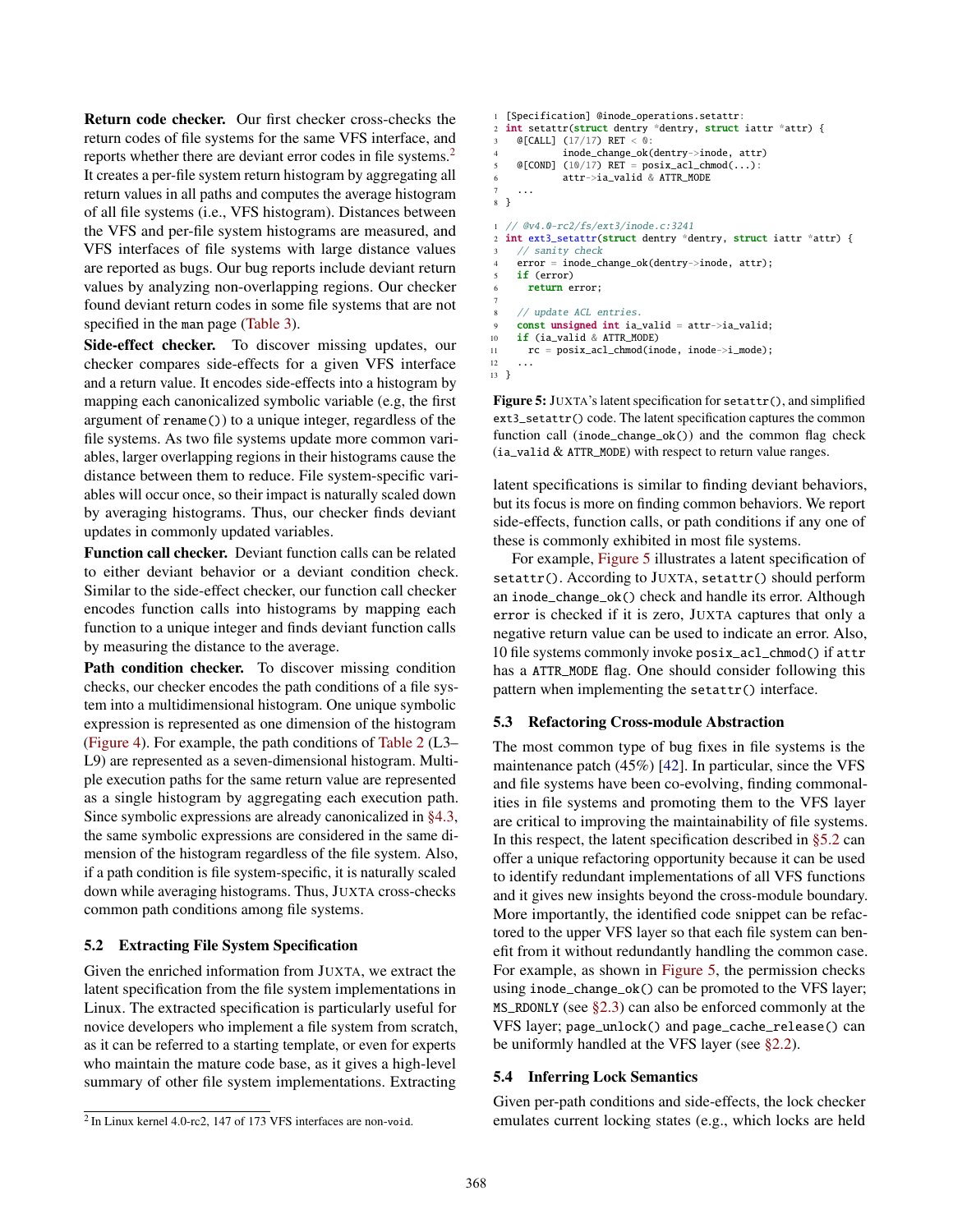```
1 // @v4.0-rc2/gfs2/glock.c:2050
2 int gfs2_create_debugfs_file(struct gfs2_sbd *sdp) {
3 sdp->debugfs_dir = debugfs_create_dir(...);
4 if (!sdp->debugfs_dir)
5 return -ENOMEM;
6 }
1 // @v4.0-rc2/ubifs/debug.c:2384
2 int dbg_debugfs_init_fs(...) {
      dent = debugfs_create_dir(...);
4 if (IS_ERR_OR_NULL(dent))
5 goto out;
\begin{array}{ccc} 6 & & \dots \end{array}7 out:
8 err = dent ? PTR_ERR(dent) : -ENODEV;
      return err;
10 }
```
Figure 6: GFS2 checks if the return value of debugfs\_create\_dir() is NULL, but UBIFS checks if its return value (pointer) is NULL or an error code. It turns out that debugfs\_create\_dir() can return -ENODEV if DEBUG\_FS is not configured. So the caller should check for both error codes, or a system crash may result. JUXTA's error handling checker found 7 such bugs.

or released so far) and at the same time keeps track of which fields are always accessed or updated while holding a lock (e.g., inode.i\_lock should be held when updating inode.i\_size). Our lock checkers have two distinctive features that use path-sensitive symbolic constraints. One is a context-based promotion that promotes a function as a lock equivalent if *all* of its possible paths return while holding a lock. Our checker can help users in prioritizing the report based on context information (e.g., patterns of other VFS implementations). Based on lock orders and information from linux/fs.h and documentation, we could cross-validate the inferred lock semantics<sup>[3](#page-8-2)</sup>.

#### 5.5 Inferring Semantics of External APIs

The semantics of external API invocations include two parts: the argument(s) used to invoke the API and the checks for the return value.

The incorrect use of arguments can result in serious consequences such as deadlock. For example, file systems should not use the GFP\_KERNEL flag to allocate memory in their IO-related code because the kernel memory allocator will recursively call the file system code to write back dirty pages. To avoid such deadlock cases, GFP\_NOFS should be used instead. In fact, this is the most common bug pattern among the concurrency bugs in file systems [\[42\]](#page-15-3).

Handling return values is important because kernel functions have different behaviors for different return values. For example, for functions returning a pointer, some of them can return NULL on error, some encode an error code as the returned pointer, or in some cases, do both. If the caller misses a check, dereferencing the incorrect pointer may crash the kernel [\(Figure 6\)](#page-8-3).

For the same VFS interface, argument usage and handling return values should be very similar because the same interface has high-level semantics. Based on this intuition, we

<span id="page-8-4"></span>

| Component              | Lines of code          |
|------------------------|------------------------|
| Symbolic path explorer | $6,180$ lines of C/C++ |
| Source code merge      | 1,025 lines of Python  |
| Checkers               | 2,805 lines of Python  |
| Spec. generator        | 628 lines of Python    |
| <b>JUXTA</b> library   | 1,708 lines of Python  |
| Total                  | 12,346 lines of code   |

| <b>Table 4:</b> Components of JUXTA and an estimate of their complexi- |  |  |
|------------------------------------------------------------------------|--|--|
| ties in terms of lines of code.                                        |  |  |

developed two checkers that can identify such bugs without information about their complex semantics.

Argument checker. The argument checker is similar to the function call checker but is specialized to understand the semantics of different parameters. Given the execution paths of the same VFS call returning a matching value, it collects invocations of external APIs and the arguments passed to the API. It then calculates entropy values based on the frequency of flags (e.g., GFP\_KERNEL vs. GFP\_NOFS). If the entropy value is small, this means there are only few deviations in the usage of flags and such deviations are likely to be bugs.

Error handling checker. The error handling checker is similar to the path condition checker, but it checks all file system functions besides entry functions. To identify incorrect handling of return values, including missing checks, the checker first collects the conditions for each API along all execution paths. It then calculates an entropy value for each API based on the frequency of check conditions (e.g., ret  $!= \mathbf{0}$ vs IS\_ERR\_OR\_NULL(ret) in [Figure 6\)](#page-8-3). Like the argument checker, if the entropy value is small, then there are only a few deviations in error handling and the checker reports such deviations as bugs.

# <span id="page-8-0"></span>6. Implementation

JUXTA is 12K LoC in total: 6K lines of C/C++ for its symbolic path explorer and 6K lines of Python for checkers, code merge, and their libraries [\(Table 4\)](#page-8-4). We have built our symbolic path explorer by modifying Clang 3.6, a VFS entry database for Linux kernel 4.0-rc2, and eight different checkers by leveraging JUXTA's libraries.

# <span id="page-8-1"></span>7. Evaluation

Our evaluation answers the following questions:

- How effective is JUXTA's approach in discovering new semantic bugs in file systems in Linux? [\(§7.1\)](#page-10-2)
- What kinds of semantic bugs can JUXTA detect in the file systems (known semantic bugs)? [\(§7.2\)](#page-10-3)
- What are the plausible reasons for JUXTA to generate false error reports (false positives)? [\(§7.3\)](#page-10-1)

Experimental setup. We applied JUXTA to Linux kernel 4.0 rc2, the latest version at the time of this writing, and ran all checkers for 54 file systems in stock Linux. All experiments

<span id="page-8-2"></span> $^3$ linux/Documentation/filesystem/locks.txt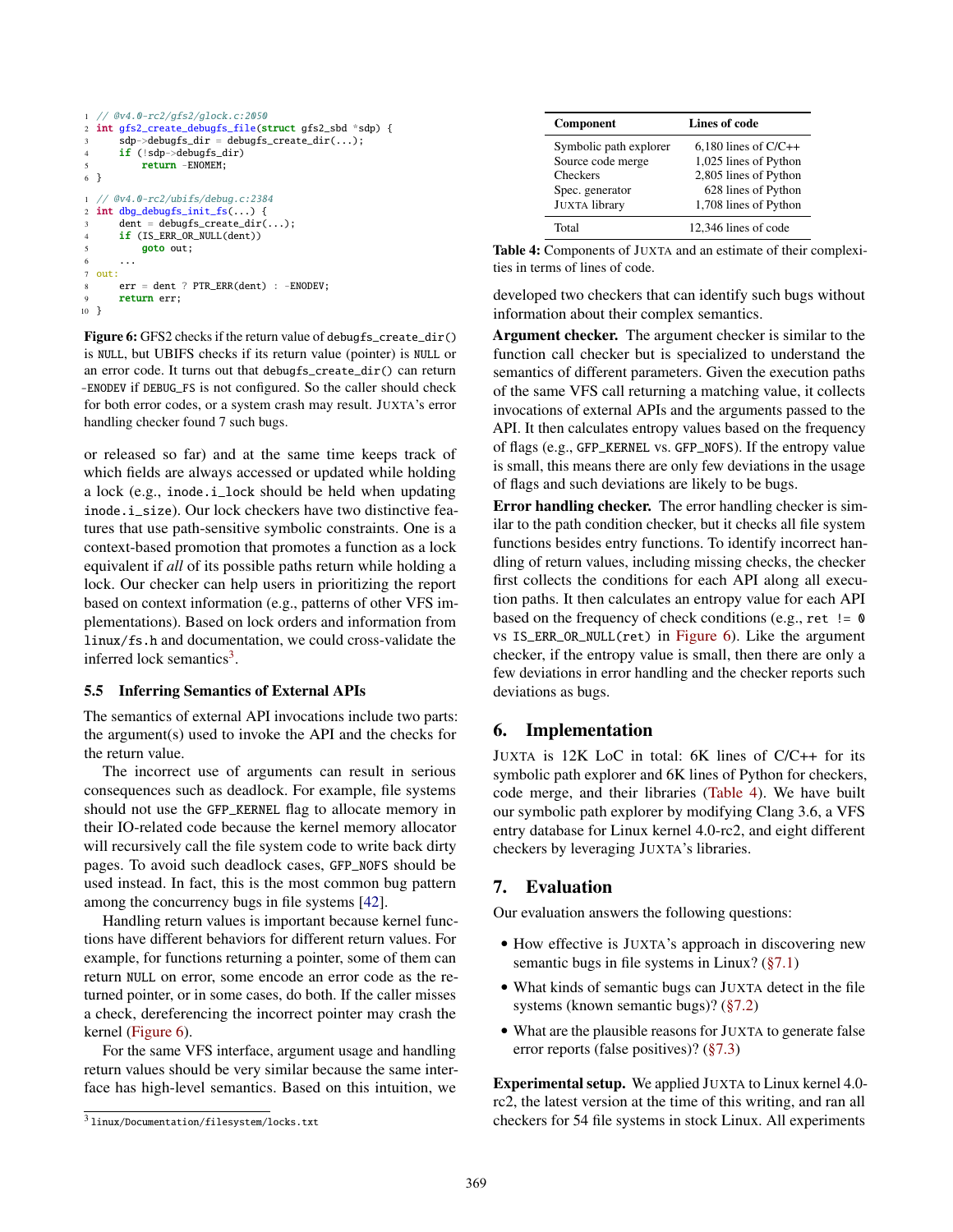<span id="page-9-0"></span>

| FS                               | Module                      | Operation                                                      | Error                                                          | Impact                     | #bugs                                      |                           | Y S              |
|----------------------------------|-----------------------------|----------------------------------------------------------------|----------------------------------------------------------------|----------------------------|--------------------------------------------|---------------------------|------------------|
| 9Ρ                               | $vfs_{\text{file.c}}$       | file and directory fsync()                                     | [S] missing MS_RDONLY check                                    | consistency                | 2                                          | 4y P                      |                  |
| <b>ADFS</b>                      | dir.c                       | file and directory fsync()                                     | [S] missing MS_RDONLY check                                    | consistency                | 2                                          | $>10y$ P                  |                  |
|                                  | dir_fplus.c                 | data read                                                      | [E] incorrect return value                                     | application                | $\mathbf{1}$                               | $>10y \checkmark$         |                  |
|                                  | super.c                     | super operation                                                | [E] incorrect return value                                     | application                | 5                                          | $>10y \checkmark$         |                  |
| AFS                              | file.c                      | file and directory fsync()                                     | [S] missing MS_RDONLY check                                    | consistency                | $\mathbf{1}$                               | 8y P                      |                  |
|                                  | super.c                     | mount option parsing                                           | [E] missing kstrdup() return check                             | system crash               | $\mathbf{1}$                               | 8y P                      |                  |
| <b>AFFS</b>                      | file.c                      | page I/O                                                       | [C] missing unlock()/page_cache_release()                      | deadlock                   | $\overline{c}$                             | $>10y \checkmark$         |                  |
|                                  | file.c                      | file and directory fsync()                                     | [S] missing MS_RDONLY check                                    | consistency                | 1                                          | $6y$ P                    |                  |
|                                  | super.c                     | mount option parsing                                           | [E] missing kstrdup() return check                             | system crash               | $\mathbf{1}$                               | $10y \checkmark$          |                  |
| <b>BFS</b>                       | dir.c                       | data read                                                      | [E] incorrect return value                                     | application                | $\overline{c}$                             | $>10y \checkmark$         |                  |
| blockdev                         | dir.c                       | file and directory fsync()                                     | [S] missing MS_RDONLY check                                    | consistency                | 1<br>1                                     | 7y P<br>$6y$ P            |                  |
| btrfs                            | block_dev.c                 | file and directory fsync()<br>fiemap_next_extent()             | [S] missing MS_RDONLY check<br>[E] incorrect error handling    | consistency<br>application | 1                                          |                           |                  |
|                                  | $extent_io.c$<br>file.c     | file and directory fsync()                                     | [S] missing MS_RDONLY check                                    | consistency                | 1                                          | $8y$ P                    | $4y \checkmark$  |
| Ceph                             | caps.c                      | file and directory fsync()                                     | [S] missing MS_RDONLY check                                    | consistency                | 2                                          | 6y P                      |                  |
|                                  | addr.c                      | page I/O                                                       | [S] missing page_cache_release()                               | DoS                        | $\mathbf{1}$                               |                           | 5y $\checkmark$  |
|                                  | dir.c                       | readdir(), symbolink()                                         | [E] missing kstrdup() return check                             | system crash               | $\boldsymbol{2}$                           |                           | $6y \sqrt{ }$    |
|                                  | super.c                     | mount option parsing                                           | [E] missing kstrdup() return check                             | system crash               | $\overline{\mathbf{c}}$                    | 6y                        | $\checkmark$     |
|                                  | xattr.c                     | set_xattr(), remove_xattr()                                    | [E] missing kstrdup() return check                             | system crash               |                                            | 6y                        | $\checkmark$     |
| <b>CIFS</b>                      | connect.c                   | mount option parsing                                           | [M] missing kfree()                                            | DoS                        | $\frac{2}{3}$                              | 6y                        | $\checkmark$     |
|                                  | file.c                      | waiting for posix lock file                                    | [E] missing check                                              | consistency                | $\overline{\mathbf{c}}$                    | 3y                        | $\checkmark$     |
|                                  | file.c                      | file and directory fsync()                                     | [S] missing MS_RDONLY check                                    | consistency                | $\overline{c}$                             | $4y$ P                    |                  |
| Coda                             | file.c                      | file and directory fsync()                                     | [S] missing MS_RDONLY check                                    | consistency                | $1\,$                                      | $>10y$ P                  |                  |
| EcryptFS                         | file.c                      | file and directory fsync()                                     | [S] missing MS_RDONLY check                                    | consistency                | $\mathbf{1}$                               | $4y$ P                    |                  |
| <b>EXOFS</b>                     | file.c                      | file and directory fsync()                                     | [S] missing MS_RDONLY check                                    | consistency                | 1                                          | $4y$ P                    |                  |
| ext2                             | file.c                      | file and directory fsync()                                     | [S] missing MS_RDONLY check                                    | consistency                | 1                                          | $6y$ P                    |                  |
| $ext{4}$                         | super.c                     | mount option parsing                                           | [E] missing kstrdup() return check                             | system crash               | $\overline{c}$                             | $5y \sqrt{ }$             |                  |
| <b>FUSE</b>                      | file.c                      | file and directory fsync()                                     | [S] missing MS_RDONLY check                                    | consistency                | $\mathbf{1}$                               | $10y$ P                   |                  |
| GFS <sub>2</sub>                 | file.c                      | file and directory fsync()                                     | [S] missing MS_RDONLY check                                    | consistency                | $\mathbf{1}$                               | $4y$ P                    |                  |
|                                  | glock.c                     | debugfs file and dir creation                                  | [E] incorrect error handling                                   | system crash               | 5                                          |                           | $8y \checkmark$  |
| <b>HFS</b>                       | dir.c                       | file / dir creation                                            | [E] incorrect return value                                     | application                | $\overline{c}$                             | $>10y \checkmark$         |                  |
|                                  | inode.c                     | file and directory fsync()                                     | [S] missing MS_RDONLY check                                    | consistency                | $\mathbf{1}$                               | $5y$ P                    |                  |
| <b>HFSplus</b>                   | dir.c<br>inode.c            | symlink and mknod creation                                     | [E] incorrect return value                                     | application                | $\sqrt{2}$<br>$\overline{c}$               | $>10y$ P                  | $5y \sqrt{ }$    |
|                                  | inode.c                     | metadata inode sync                                            | [E] missing error check                                        | system crash               | $\mathbf{1}$                               | 5y P                      |                  |
| <b>HPFS</b>                      | file.c                      | file and directory fsync()<br>file and directory fsync()       | [S] missing MS_RDONLY check<br>[S] missing MS_RDONLY check     | consistency<br>consistency | 1                                          | $4y$ P                    |                  |
|                                  | namei.c                     | rename                                                         | [S] missing update of ctime and mtime                          | application                | 4                                          | $>10y$ $\checkmark$       |                  |
|                                  | super.c                     | mount option parsing                                           | [E] missing kstrdup() return check                             | system crash               | 1                                          |                           | 7у √             |
| $JBD2$ $\dagger$                 | transaction.c               | journal transaction                                            | [C] try to unlock an unheld spinlock                           | deadlock, consistency      | 2                                          |                           | 9γ √             |
| JFFS <sub>2</sub>                | file.c                      | file and directory fsync()                                     | [S] missing MS_RDONLY check                                    | consistency                | 1                                          | $>10y$ P                  |                  |
| JFS                              | file.c                      | file and directory fsync()                                     | [S] missing MS_RDONLY check                                    | consistency                | $\mathbf{1}$                               | $>10y$ P                  |                  |
| LogFS                            | segment.c                   | read_page_cache()                                              | [E] incorrect error handling                                   | system crash               | $\overline{c}$                             | 5y P                      |                  |
|                                  | super.c                     | read_page_cache()                                              | [E] incorrect error handling                                   | system crash               | $\overline{c}$                             | $6y$ P                    |                  |
| MINIX                            | dir.c                       | file and directory fsync()                                     | [S] missing MS_RDONLY check                                    | consistency                | $\begin{smallmatrix}2\\1\end{smallmatrix}$ | $5y$ P                    |                  |
| <b>NCP</b>                       | file.c                      | file and directory fsync()                                     | [S] missing MS_RDONLY check                                    | consistency                |                                            | $>10y$ P                  |                  |
| NFS                              | $dir.c$ / file.c            | file and directory fsync()                                     | [S] missing MS_RDONLY check                                    | consistency                | $\overline{c}$                             | $5y$ P                    |                  |
|                                  | nfs4client.c                | update NFS server                                              | [E] missing kstrdup() return check                             | system crash               | $\mathbf{1}$                               |                           | $2y \sqrt{ }$    |
|                                  | nfs4proc.c                  | client ID hanlding                                             | [E] missing kstrdup() return check                             | system crash               | 5                                          |                           | $1y \checkmark$  |
| NFSD                             | fault_inject.c              | debugfs file and dir creation                                  | [E] incorrect error handling                                   | system crash               | $\overline{c}$                             |                           | $4y \checkmark$  |
| NILFS <sub>2</sub>               | file.c                      | file and directory fsync()                                     | [S] missing MS_RDONLY check                                    | consistency                | $\mathbf{1}$                               | 6y P                      |                  |
| <b>NTFS</b><br>OCFS <sub>2</sub> | $dir.c$ / file.c<br>xattr.c | file and directory fsync()<br>get xattr list in trusted domain | [S] missing MS_RDONLY check                                    | consistency                | 2<br>1                                     | $4y$ P                    | $6y \sqrt{ }$    |
| <b>OMFS</b>                      | file.c                      | file and directory fsync()                                     | [S] missing CAP_SYS_ADMIN check<br>[S] missing MS_RDONLY check | security<br>consistency    | $\mathbf{1}$                               | 5y P                      |                  |
| QNX4                             | dir.c                       | file and directory fsync()                                     | [S] missing MS_RDONLY check                                    | consistency                | 1                                          | $5v$ P                    |                  |
| QNX6                             | file.c                      | file and directory fsync()                                     | [S] missing MS_RDONLY check                                    | consistency                | 1                                          |                           |                  |
| ReiserFS                         | dir.c / file.c              | file and directory fsync()                                     | [S] missing MS_RDONLY check                                    | consistency                | $\overline{c}$                             |                           | $3y$ P<br>$5y$ P |
|                                  | super.c                     | mount option parsing                                           | $[E]$ missing kstrdup() return check                           | system crash               | $\mathbf{1}$                               |                           | $7y$ P           |
| SquashFS                         | symlink.c                   | reading symlink information                                    | [E] incorrect return value                                     | application                | $\overline{c}$                             |                           | $6y$ P           |
| <b>UBIFS</b>                     | dir.c                       | create/mkdir/mknod/symlink()                                   | [C] incorrect mutex_unlock() and i_size update                 | deadlock, application      | $\overline{4}$                             | $\langle$ ly $\checkmark$ |                  |
|                                  | file.c                      | page I/O                                                       | [E] missing kmalloc() return check                             | system crash               | 1                                          |                           | $7y$ P           |
| <b>UDF</b>                       | file.c                      | page I/O                                                       | [S] missing mark_inode_dirty()                                 | consistency                | 1                                          |                           | 1y P             |
|                                  | file.c                      | file and directory fsync()                                     | [S] missing MS_RDONLY check                                    | consistency                | $\overline{c}$                             |                           | $5y \sqrt{ }$    |
|                                  | inode.c                     | page I/O                                                       | [E] incorrect return value                                     | application                | $\mathbf{1}$                               |                           | 8y $\checkmark$  |
|                                  | namei.c                     | symlink() operation                                            | [E] missing return value                                       | system crash               | $\mathbf{1}$                               |                           | 8y $\checkmark$  |
|                                  | namei.c                     | rename                                                         | [S] missing update of ctime and mtime                          | application                | $\overline{\mathbf{c}}$                    | $>10 y \checkmark$        |                  |
| UFS                              | file.c                      | file and directory fsync()                                     | [S] missing MS_RDONLY check                                    | consistency                | $\sqrt{2}$                                 |                           | 5y P             |
|                                  | inode.c                     | update inode                                                   | [E] incorrect return value                                     | application                | $\sqrt{2}$                                 |                           | $8y$ P           |
| <b>XFS</b>                       | xfs_acl.c                   | <b>ACL</b> handling                                            | [C] incorrect kmalloc() flag in I/0 context                    | deadlock                   | 3                                          |                           | $7y \checkmark$  |
|                                  | $xfs_{\text{file.c}}$       | file and directory fsync()                                     | [S] missing MS_RDONLY check                                    | consistency                | $\sqrt{2}$                                 |                           | $4y$ P           |
|                                  |                             | xfs_mru_cache.c disk block allocation                          | $\lceil C \rceil$ incorrect kmalloc() flag in $I/O$ context    | deadlock                   | $\mathbf{1}$                               |                           | 8y $\checkmark$  |

Table 5: List of new bugs discovered by JUXTA in Linux kernel 4.0-rc2. The total number of bugs reported is 118, of which 65 have been confirmed. P in the rightmost column represents submission of a patch; a √represents the patch has been either reviewed or applied. Out of 54 file systems, JUXTA found bugs in 39 file systems and found one bug per 5.8K LoC. The reported semantic bugs are difficult to find, as their latent period is over 6.2 years on average.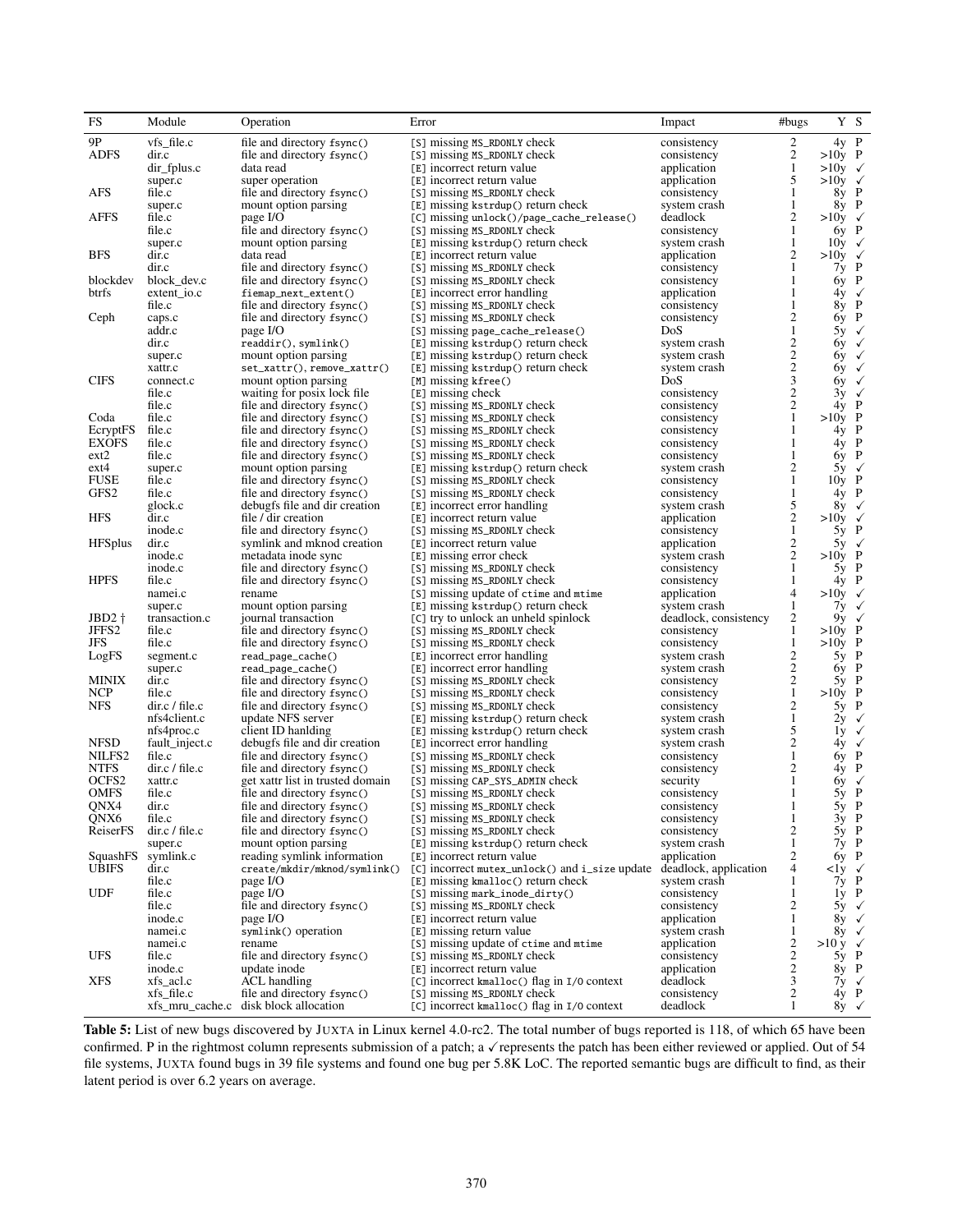<span id="page-10-0"></span>

| Bug type        | Cause                                           | <b>Detected / Total</b> |
|-----------------|-------------------------------------------------|-------------------------|
| [S] State       | incorrect state update<br>incorrect state check | $*7/8$<br>15/6          |
| [C] Concurrency | miss unlock<br>incorrect kmalloc() flag         | 1/1<br>1/1              |
| [M] Memory      | leak on exit/failure                            | 2/2                     |
| [E] Error code  | miss memory error<br>incorrect error code       | 1/1<br>2/2              |

Table 6: The completeness of JUXTA's results. We synthetically introduced 21 known bugs in Linux's file system implementations from PatchDB [\[42\]](#page-15-3) and applied JUXTA to see if it could detect the classes of bugs. In total, JUXTA successfully detected 19 bugs out of 21 and missed two cases due to its limitations (see [§7.3\)](#page-10-1).

were conducted on a 64-bit Ubuntu 14.04 machine with  $8 \times 10$ core Xeon E7-8870 2.4GHz and 512 GB RAM.

## <span id="page-10-2"></span>7.1 New Bugs

Our checkers reported 2,382 bugs total for 54 file systems in Linux. Two authors, who had no prior experience with the Linux file system code, inspected bug reports from March 19 to March 24 in 2015. They reviewed the 710 top-ranked bug reports given time constraints and found 118 new bugs in 39 different file systems (see [Table 7](#page-11-0) for details). They also made and submitted bug patches during that period; a few critical ones were quickly applied in a testing branch or in the mainline Linux. JUXTA found one bug in every 5.8K LoC. The average latent period of these bugs is over 6.2 years. This shows that JUXTA is effective in discovering long-existing semantic bugs. Some of these bugs are critical and hard-tofind; for example, though four incorrect kmalloc() flag bugs in XFS can cause a deadlock, they have existed for 7–8 years.

Incorrect return value. Our return code checker found that implementations of super\_operations.write\_inode() in ufs and inode\_operations.create() in BFS have bugs not returning -EIO. Instead, UFS and BFS return the wrong error code, -ENOSPC and -EPERM, respectively. As previous studies [\[32,](#page-14-11) [42,](#page-15-3) [47\]](#page-15-14) show, incorrect handling of error codes is quite common in file systems (about 10% of bugs).

Missing updates. Our side-effects checker found missing updates in HPFS. In rename(), HPFS does not update the mtime and ctime of new and old directories. In file systems, incorrect updates may lead to data inconsistency or malfunctioning applications. Also, incorrect state updates are the most common bugs among semantic bugs (about 40%) [\[42\]](#page-15-3), but they are the hardest ones to find using existing static checkers without deep semantic knowledge.

Missing condition check. Our function call checker and path condition checker found a missing condition check in OCFS2. Its implementation of xattr\_handler.list() for the trusted namespace does not have a capability check. This function is used for accessing extended attributes in the trusted namespace, which are visible and accessible only to processes that have CAP\_SYS\_ADMIN (i.e., usually super

user). The missing capability checks can lead to security vulnerabilities or data corruption. Every file system operation needs proper condition checks to filter out access without capability or given improper user data (e.g., path name).

Lock bugs. JUXTA found eight lock bugs in AFFS, Ceph, ext4/JBD2, and UBIFS, all of which are fixed in the upstream Linux repository. Unlike traditional lock checkers, including the built-in Sparse, JUXTA can reason about correct lock states from other file system implementations: all paths of write\_end() commonly unlock and release a page in most file systems, except two paths in AFFS. A similar bug was found in write\_begin() of Ceph. Note that two unlock bugs in ext4/JBD2 were typical; two unlocks were not paired correctly due to its complex if/else structure. Detecting lock bugs is not only extremely difficult (requiring deep understanding of context), but the consequences of these bugs are critical: any lock bug can lead to the deadlock of the entire file system and result in loss of cached data.

Inconsistent use of external APIs. Static analyzers typically lack execution context and domain-specific knowledge unless a special model is given. After comparing usage patterns of external APIs in file system code, our checker reported a deviant usage of kmalloc(): regarding a vfs\_mount() implementation, other file systems commonly use kmalloc() with GFP\_NOFS, but XFS uses kmalloc() with GFP\_KERNEL. Our checker, without complex semantic correct-ness knowledge,<sup>[4](#page-10-4)</sup> can *statically* identify such errors.

Similarly, JUXTA found 50 misuses of external APIs (e.g., memory allocation like kstrdup(), incorrect error handling of the debugfs interface, etc.) in AFS, AFFS, Ceph, DLM, ext4, GFS2, HPFS, HFSplus, NFS, OCFS2, UBIFS, and XFS, which all result in dereferencing invalid pointers and thus potentially cause system crashes.

## <span id="page-10-3"></span>7.2 Completeness

To evaluate JUXTA's completeness, we collected 21 known file system semantic bugs from PatchDB [\[42\]](#page-15-3). We synthesized these bugs into the Linux Kernel 4.0-rc2 to see if JUXTA could identify them. [Table 6](#page-10-0) shows the result of JUXTA execution, as well as bug categorizations. JUXTA was able to identify 19 out of 21 bugs. JUXTA missed one bug due to the complex structure of a buggy function (marked ∗) that our symbolic executor failed to explore. Another bug was introduced too deeply from the entry point function, and the error condition was not visible with our statistical comparison schemes (marked †).

## <span id="page-10-1"></span>7.3 False Positives

As explained in [§4.5,](#page-5-1) JUXTA ranks bug reports by quantitative code deviation metrics. [Table 7](#page-11-0) shows the number of

<span id="page-10-4"></span><sup>&</sup>lt;sup>4</sup>The GFP\_KERNEL flag is okay in most cases but it should not be used in the I/O related code of file systems. With the GFP\_KERNEL flag, the VM memory allocator kswapd will call file system code to write dirty pages for free memory so it results in a deadlock. Our fix in XFS changes the flag to GFP\_NOFS to prevent the recursive call of file system code.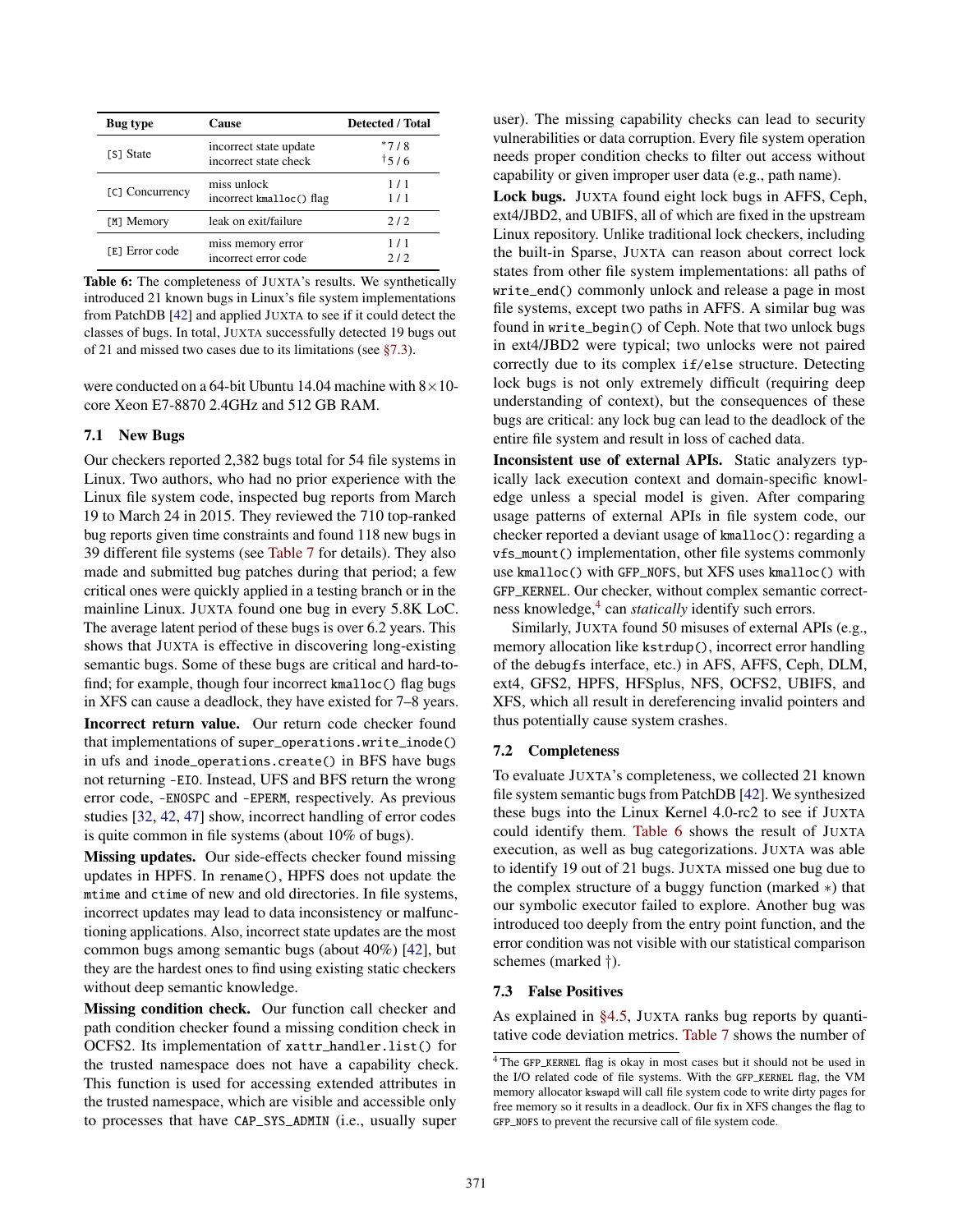<span id="page-11-0"></span>

| <b>Checker</b>         |       |     | # reports # verified New bugs # rejected |  |
|------------------------|-------|-----|------------------------------------------|--|
| Return code checker    | 573   | 150 |                                          |  |
| Side-effect checker    | 389   | 150 |                                          |  |
| Function call checker  | 521   | 100 |                                          |  |
| Path condition checker | 470   | 150 | 46                                       |  |
| Argument checker       | 56    | 10  |                                          |  |
| Error handling checker | 242   | 100 |                                          |  |
| Lock checker           | 131   | 50  |                                          |  |
| Total                  | 2.382 | 710 |                                          |  |

Table 7: Bugs reported by each JUXTA checker and bugs manually verified. For bugs with high confidence after manual verification, we provided patches to corresponding developer communities. Some are confirmed as true bugs and some are revealed as non-bugs.

generated bug reports and statistics for each checker. We carefully examined the top-ranked 710 bug reports of the total 2,382 found by JUXTA. Of these 710, we identified 142 as potential bugs and the remaining 568 as false positives. We submitted bug reports for the 142 potential bugs to the respective file systems' developers, who confirmed that 118 of these were bona fide bugs, while 24 were not—i.e., false positives. Thus, of the 710 bug reports we examined carefully, 118 were bona fide bugs and the aggregated 592 were false positives, for an overall false positive rate of  $83\%$ .<sup>[5](#page-11-1)</sup> As noted in [§4.5,](#page-5-1) because JUXTA ranks the bugs it reports, the programmer can prioritize investigating the highest-ranked bug reports, which are most likely to be true positives. [Figure 7](#page-11-2) illustrates that there are many true positives among the bug reports that JUXTA ranks highly.

To further understand what causes JUXTA to generate false positive reports, we first classified bug reports and bug statistics by each checker and then further classified the false bug reports.

#### 7.3.1 Classification by Checkers

Since each checker is designed to find different types of bugs, it is difficult to directly compare the effectiveness of each checker by simply comparing the number of new bugs found. In this regard, we instead focus on the negative aspects of JUXTA here, i.e., the rejected bugs. All of these rejected bugs are file-system specific so JUXTA (and even the file system maintainers) considered them as bugs.

The path condition checker found two incorrect condition checks in xattr-related code in F2FS. But they are actually correct since they are used only for a particular xattr that is only inherent to F2FS; its usage pattern was contrary to the normal convention.

The error handling checker found 21 incorrect error handling codes in OCFS2 and debugfs. They were once confirmed, but after further investigation they were reverted since it is not possible to build OCFS2 without debugfs, although most file systems check such combinations to support kernel builds without debugfs.

<span id="page-11-2"></span>

Figure 7: Cumulative true-positive bugs, sorted by ranking reported by JUXTA. For histogram-based checkers, bug reports are ranked in descending order, while for entropy-based checkers, bug reports (except for ones with zero entropy) are ranked in ascending order. JUXTA's statistical path comparison and bug report ranking can effectively save programmers effort by letting them investigate the highest-ranked reports first.

Finally, our lock checker found an incorrect implementation of a write\_end() of address\_space operation in UDF, which does not unlock the page cache. But it is actually correct because the code is for a special case, in which data is inlined to an inode structure and thus data does not have a corresponding page.

#### 7.3.2 Classification by Types

Different file system types. Each file system supports a different set of features: SquashFS is designed as a readonly file system; ramfs uses main memory without backing storage; Ceph is designed as a distributed file system. JUXTA reports that Ceph has no capability check for file system operations. But since Ceph relies on servers for the capability check (i.e., it does not trust its clients), JUXTA's bug reports are false alarms. If JUXTA compares file systems only of the same type, our approach might incur fewer false positives.

Different implementation decision. Even in the same type of file system, different implementation decisions could cause false alarms in JUXTA. For example, btrfs is the only file system returning -EOVERFLOW at mkdir(). It occurs when there is no room in a lead node of the tree structure in btrfs. Since the POSIX specification on mkdir() [\[3\]](#page-13-6) does not have the case of returning -EOVERFLOW, there is no matching error code for this case.

Redundant codes. For symlink(), JUXTA reports that F2FS does not check the length of the symbolic link, but many other file systems, including ext2 and NILFS2, have the

<span id="page-11-1"></span> $5$  We do not yet know the false-positive rate for the remaining lower-ranked 1,672 bugs, as we have not yet investigated the ground truth for these bugs.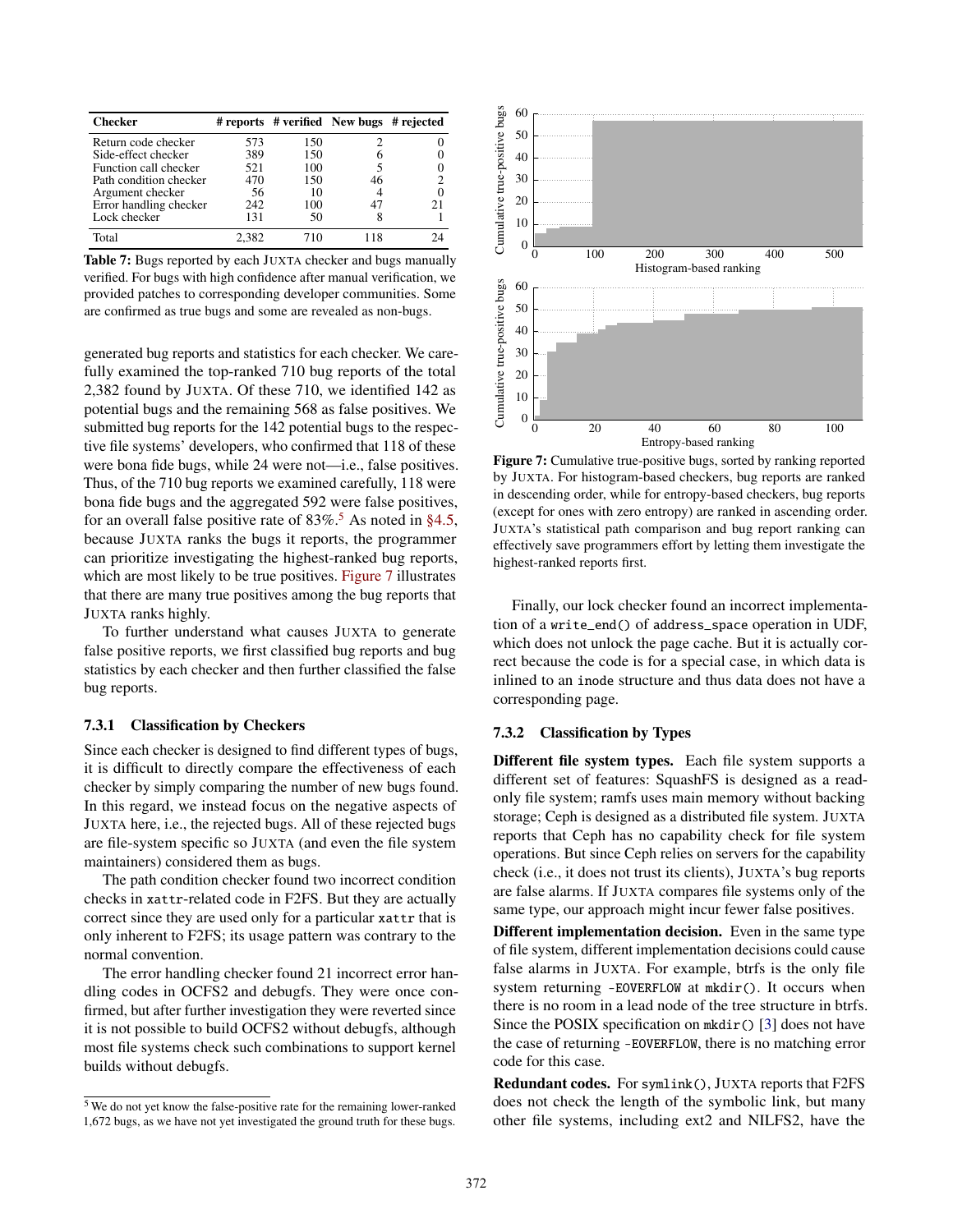<span id="page-12-2"></span>

Figure 8: When JUXTA performs an inter-procedure analysis within a file system module, the symbolic path conditions contain two times more concrete expressions.

length check. However, surprisingly, since the VFS function symlinkat() already checks the length of a symbolic link before calling symlink(), the length check in ext2 and NILFS2 is redundant. Considering that VFS and concrete file systems are co-evolving, such redundant code could exist. Also, it shows that JUXTA can be extended to a refactoring suggestion tool by comparing file system behavior across layers (e.g., VFS, file system, and block layer).

Incorrect symbolic execution results. Besides the above true deviant cases, most false positives are caused by the inaccurate symbolic expressions or contexts. There are two major sources of inaccuracy: JUXTA unrolls a loop only once so analysis results related to loops could be inaccurate; JUXTA limits the depth of inlining to prevent path explosion and to terminate the analysis within a reasonable time. As in [Figure 8,](#page-12-2) around 50% of path conditions are *unknown* due to the uninlined function calls, although JUXTA improves the precision of symbolic expressions with its code merge (50% more concrete expressions).

#### 7.4 Performance

For our experiments, we use an 80-core Xeon server with 512 GB RAM. When analyzing 54 Linux file systems composed of roughly 680K lines of pure code, it takes roughly five hours: 30 minutes for merging (e.g., resolving conflicts) each file system's code into one large file for precise analysis, another 30 minutes for path exploration, which generates 300 GB of intermediate results. JUXTA requires two hours to preprocess and create the database (another 300 GB) for path conditions and side-effects that all other checkers rely on (a one-time cost). Then, all checkers take roughly two hours total to scan all possible paths in the database. Since the generated database consists of checker-neutral data, we will make it publicly available. This will allow other programmers to easily develop their own checkers. Also, this result shows that JUXTA can scale to even larger system code within a reasonable time budget.

# <span id="page-12-0"></span>8. Discussion

As a static analyzer, JUXTA is neither sound nor complete: it reports bugs incorrectly  $(\S7.3)$  and misses some bugs [\(§7.2\)](#page-10-3). However, the reports Juxta generates are useful, as JUXTA found one real bug per 5.8K LoC in mature Linux file systems.

JUXTA's approach in general is not well-suited for discovering bugs that are specific to a file system's design, logic or implementation. However, we found that our external API checker helps a lot in finding such bugs without file system specific knowledge (e.g., incorrectly handling the error codes of debugfs APIs). We believe that JUXTA's approach can also be applied in detecting implementation-specific bugs (across the entire Linux code base) and perhaps by abstracting and comparing the way each file system interacts with its neighboring or underlying layers (e.g., block devices).

JUXTA's approach can be considered a general mechanism to explore two different semantically equivalent implementations without special or domain-specific knowledge of their internal model. Therefore, JUXTA has huge potential for other application domains that have multiple implementations of common features. All modern Web browsers, for example, implement (or support) the W3C DOM/HTML [\[57\]](#page-15-15) and EC-MAScript specifications [\[27\]](#page-14-12). Using JUXTA's approach, their compatibility can be systematically examined and summarized in terms of standard interfaces.

We believe JUXTA is promising for code bases with multiple implementations that comply with similar specifications, such as standard POSIX libraries, TCP/IP network stacks, and UNIX utilities (busybox, coreutils, or Cygwin). JUXTA's approach is also a good fit for self-regression testing (in the spirit of Poirot [\[37\]](#page-15-16)), in which one could treat multiple previous versions and a new version as semantically equivalent implementations.

## <span id="page-12-1"></span>9. Related work

Two large bodies of previous research motivate the development of JUXTA: one is bug studies in systems code, OSes [\[15,](#page-14-2) [17,](#page-14-13) [41,](#page-15-17) [45,](#page-15-18) [67\]](#page-16-0), file systems [\[42,](#page-15-3) [68\]](#page-16-1), and distributed systems [\[69\]](#page-16-2); the other is a body of work that changed our perspective on bugs—for example, viewing them as deviant behavior [\[24,](#page-14-14) [29\]](#page-14-3) or as a different behavior among multiple implementations [\[6,](#page-13-7) [25\]](#page-14-15). While previous research focuses on shallow bugs [\[24,](#page-14-14) [29,](#page-14-3) [32,](#page-14-11) [68\]](#page-16-1), relies on manual inspection [\[6,](#page-13-7) [25\]](#page-14-15), or requires special models to find bugs [\[9,](#page-13-8) [64,](#page-16-3) [66,](#page-16-4) [68\]](#page-16-1), JUXTA statistically compares multiple implementations having the same semantics (i.e., the same VFS interface) to find deep semantic bugs.

Broadly, previous research on validating or enforcing system rules (or software invariants) can be classified into three approaches: model checking, formal proof, and automatic testing.

Model checking. Meta Compilation [\[5,](#page-13-9) [28\]](#page-14-16) proposed using system-specific compiler extensions to check domain-specific rules. JUXTA incorporates its workflow but adopts pathsensitive and context-aware analysis as proposed by ESP [\[21\]](#page-14-17). Model checking has been explored in the context of file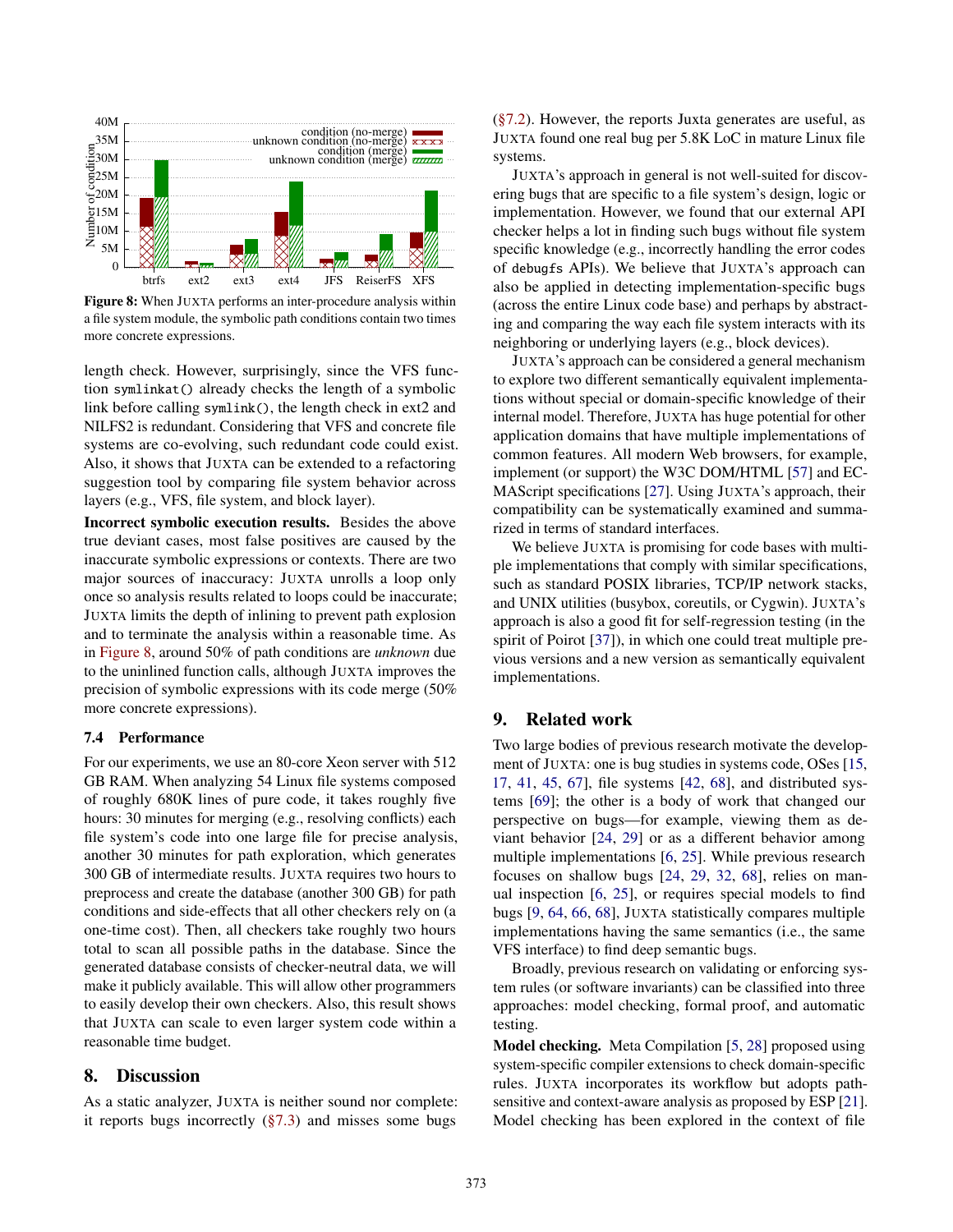systems by FiSC [\[66\]](#page-16-4), by EXPLODE [\[64\]](#page-16-3) with a better reduction technique [\[33\]](#page-14-18), and by EIO [\[32,](#page-14-11) [47\]](#page-15-14) for error propagation. SDV [\[7\]](#page-13-10) performs model checking on device drivers and CMC [\[44\]](#page-15-19) checks the correctness of popular protocols. Since JUXTA statistically infers a latent model by comparing various implementations, it naturally incurs a higher false positive rate than typical model checks, but JUXTA's approach is general (requiring no specific models), and thus has huge potential for other application domains that have multiple implementations.

Specification and formal proof. Formal methods have been applied to system software such as compilers [\[40\]](#page-15-20), browsers [\[35\]](#page-14-19), file systems [\[16\]](#page-14-20), device drivers [\[49\]](#page-15-21), operating system components such as BPF [\[61\]](#page-15-22), and the entire operating system [\[38\]](#page-15-23) in order to provide strong guarantees of their high-level invariants (e.g., security properties or functional correctness). The key emphasis of JUXTA is that, unlike these solutions that require programmers to provide formal models or specifications, JUXTA derives such models directly from existing implementations and then automatically identifies deviant behaviors from the extracted model.

Symbolic execution. One promising way to explore all possible paths of a program is to use symbolic execution [\[9,](#page-13-8) [12](#page-14-21)[–14,](#page-14-22) [60,](#page-15-1) [62\]](#page-15-24), which JUXTA employs at its core. KLEE [\[13\]](#page-14-23) is a pioneer in this space and proposes an idea of validating the compatibility of multiple software implementations such as busybox and coreutils. However, symbolic execution cannot be directly applied to compare multiple file systems, as they are all completely different from each other but behave similarly. JUXTA's goal is to identify such *latent* rules that all file systems implement in their own manner. Woodpecker [\[20\]](#page-14-24) and EXE [\[14,](#page-14-22) [65\]](#page-16-5) used symbolic execution with given system rules to validate file system implementations, but they largely focus on finding shallow bugs (e.g., memory leaks), unlike JUXTA, which focuses on semantic bugs.

Inferring models. Unlike the three aforementioned techniques that require manual models or specific rules in validating code, a few projects focus on inferring such rules, with minimum user involvement or in a fully automated way: finite state machines [\[19\]](#page-14-25), copy-and-pasted code snippets [\[41\]](#page-15-17), locking patterns (at runtime) [\[50\]](#page-15-25), inconsistent code patterns [\[29,](#page-14-3) [63\]](#page-16-6), network protocols [\[9\]](#page-13-8), setuid implementations (manually) [\[25\]](#page-14-15), and error handling [\[24,](#page-14-14) [32\]](#page-14-11). However, JUXTA infers its model by comparing multiple existing implementations that obey implicit rules.

# <span id="page-13-1"></span>10. Conclusion

In this paper, we propose JUXTA, a static analysis tool that extracts high-level semantics by comparing and contrasting multiple implementations of semantically equivalent software. We applied JUXTA to 54 different file systems in Linux and found 118 previously unknown semantic bugs in 39 different file systems (one bug per 5.8K), of which 30 bugs have existed for more than 10 years. Not only do our empirical

results look promising, but the design of JUXTA is general enough to easily extend to any software that has multiple implementations.

# 11. Acknowledgment

We would like to thank our shepherd, Brad Karp, and the anonymous reviewers for their helpful feedback, which substantially improved the content and presentation of this paper. We also would like to acknowledge the proofreading efforts of our operations staff. This research was supported by the NSF award DGE-1500084, the ONR under grant N000141512162, the DARPA Transparent Computing program under contract No. DARPA-15-15-TC-FP-006, and the ETRI MSIP/IITP[B0101-15-0644].

## References

- <span id="page-13-2"></span>[1] Skipped files with -listed-incremental after rename, 2003. [http://osdir.com/ml/gnu.tar.bugs/2003-10/](http://osdir.com/ml/gnu.tar.bugs/2003-10/msg00013.html) [msg00013.html](http://osdir.com/ml/gnu.tar.bugs/2003-10/msg00013.html).
- <span id="page-13-5"></span>[2] Fix update of mtime and ctime on rename, 2008. [http://linux-ext4.vger.kernel.narkive.com/](http://linux-ext4.vger.kernel.narkive.com/Cc13bI74/patch-ext3-fix-update-of-mtime-and-ctime-on-rename) [Cc13bI74/patch-ext3-fix-update-of-mtime-and](http://linux-ext4.vger.kernel.narkive.com/Cc13bI74/patch-ext3-fix-update-of-mtime-and-ctime-on-rename)[ctime-on-rename](http://linux-ext4.vger.kernel.narkive.com/Cc13bI74/patch-ext3-fix-update-of-mtime-and-ctime-on-rename).
- <span id="page-13-6"></span>[3] mkdir(), 2013. The IEEE and The Open Group, The Open Group Base Specifications Issue 7, IEEE Std 1003.1, 2013 Edition [http://pubs.opengroup.org/onlinepubs/](http://pubs.opengroup.org/onlinepubs/9699919799/functions/mkdir.html) [9699919799/functions/mkdir.html](http://pubs.opengroup.org/onlinepubs/9699919799/functions/mkdir.html).
- <span id="page-13-3"></span>[4] Checker developer manual, 2015. [http://clang-analyzer.](http://clang-analyzer.llvm.org/checker_dev_manual.html#idea) [llvm.org/checker\\_dev\\_manual.html#idea](http://clang-analyzer.llvm.org/checker_dev_manual.html#idea).
- <span id="page-13-9"></span>[5] ASHCRAFT, K., AND ENGLER, D. Using programmer-written compiler extensions to catch security holes. In *Proceedings of the 23rd IEEE Symposium on Security and Privacy (Oakland)* (Oakland, CA, May 2002), pp. 143–160.
- <span id="page-13-7"></span>[6] AVIZIENIS, A. The N-Version approach to fault-tolerant software. *IEEE Transactions of Software Engineering 11*, 12 (Dec. 1985), 1491–1501.
- <span id="page-13-10"></span>[7] BALL, T., BOUNIMOVA, E., COOK, B., LEVIN, V., LICHT-ENBERG, J., MCGARVEY, C., ONDRUSEK, B., RAJAMANI, S. K., AND USTUNER, A. Thorough static analysis of device drivers. In *Proceedings of the ACM EuroSys Conference* (Leuven, Belgium, Apr. 2006), pp. 73–85.
- <span id="page-13-0"></span>[8] BESSEY, A., BLOCK, K., CHELF, B., CHOU, A., FULTON, B., HALLEM, S., HENRI-GROS, C., KAMSKY, A., MCPEAK, S., AND ENGLER, D. A few billion lines of code later: Using static analysis to find bugs in the real world. *Communications of the ACM 53*, 2 (Feb. 2010), 66–75.
- <span id="page-13-8"></span>[9] BRUMLEY, D., CABALLERO, J., LIANG, Z., NEWSOME, J., AND SONG, D. Towards automatic discovery of deviations in binary implementations with applications to error detection and fingerprint generation. In *Proceedings of the 16th Usenix Security Symposium (Security)* (Boston, MA, Aug. 2007), pp. 15:1–15:16.
- <span id="page-13-4"></span>[10] BRUMLEY, D., WANG, H., JHA, S., AND SONG, D. Creating vulnerability signatures using weakest preconditions. In *Proceedings of the 20th IEEE Computer Security Foundations*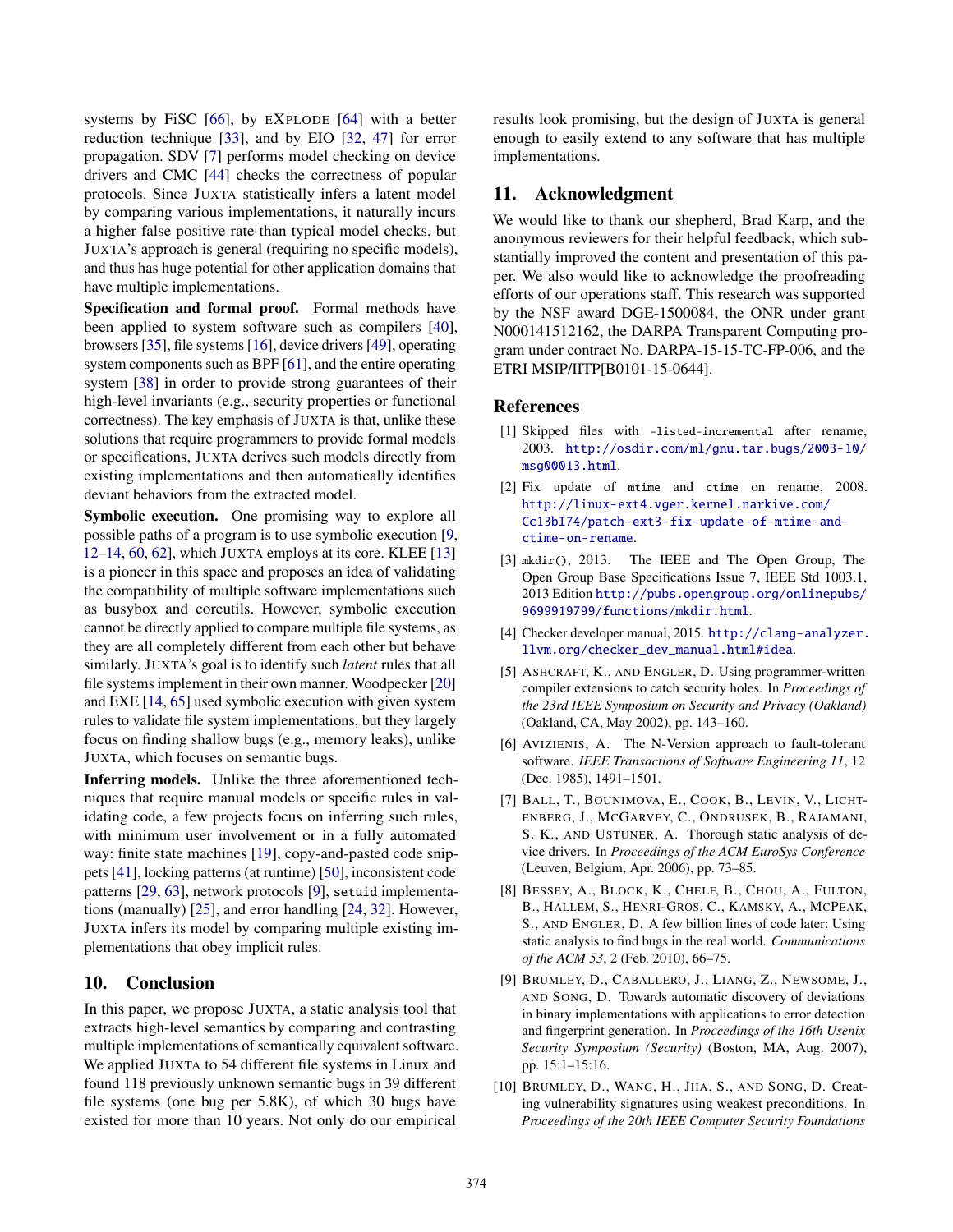*Symposium* (Washington, DC, USA, 2007), CSF '07, IEEE Computer Society, pp. 311–325.

- <span id="page-14-8"></span>[11] BRUMMAYER, R., AND BIERE, A. Boolector: An efficient SMT solver for bit-vectors and arrays. In *Tools and Algorithms for the Construction and Analysis of Systems*. Springer, 2009, pp. 174–177.
- <span id="page-14-21"></span>[12] BUCUR, S., URECHE, V., ZAMFIR, C., AND CANDEA, G. Parallel symbolic execution for automated real-world software testing. In *Proceedings of the ACM EuroSys Conference* (Salzburg, Austria, Apr. 2011), pp. 183–198.
- <span id="page-14-23"></span>[13] CADAR, C., DUNBAR, D., AND ENGLER, D. KLEE: Unassisted and automatic generation of high-coverage tests for complex systems programs. In *Proceedings of the 8th Symposium on Operating Systems Design and Implementation (OSDI)* (San Diego, CA, Dec. 2008), pp. 209–224.
- <span id="page-14-22"></span>[14] CADAR, C., GANESH, V., PAWLOWSKI, P. M., DILL, D. L., AND ENGLER, D. R. EXE: Automatically generating inputs of death. In *Proceedings of the 13th ACM Conference on Computer and Communications Security* (Alexandria, VA, Oct.–Nov. 2006), pp. 322–335.
- <span id="page-14-2"></span>[15] CHEN, H., CUTLER, C., KIM, T., MAO, Y., WANG, X., ZELDOVICH, N., AND KAASHOEK, M. F. Security bugs in embedded interpreters. In *Proceedings of the 4th Asia-Pacific Workshop on Systems (APSys)* (2013), pp. 17:1–17:7.
- <span id="page-14-20"></span>[16] CHEN, H., ZIEGLER, D., CHLIPALA, A., KAASHOEK, M. F., KOHLER, E., AND ZELDOVICH, N. Towards certified storage systems. In *Proceedings of the 15th Workshop on Hot Topics in Operating Systems (HotOS)* (May 2015).
- <span id="page-14-13"></span>[17] CHOU, A., YANG, J., CHELF, B., HALLEM, S., AND EN-GLER, D. An empirical study of operating systems errors. In *Proceedings of the 18th ACM Symposium on Operating Systems Principles (SOSP)* (Chateau Lake Louise, Banff, Canada, Oct. 2001), pp. 73–88.
- <span id="page-14-0"></span>[18] CORBET, J., KROAH-HARTMAN, G., AND MCPHER-SON, A. Linux Kernel Development: How Fast is it Going, Who is Doing It, What Are They Doing and Who is Sponsoring the Work, 2015. [http:](http://www.linuxfoundation.org/publications/linux-foundation/who-writes-linux-2015) [//www.linuxfoundation.org/publications/linux](http://www.linuxfoundation.org/publications/linux-foundation/who-writes-linux-2015)[foundation/who-writes-linux-2015](http://www.linuxfoundation.org/publications/linux-foundation/who-writes-linux-2015).
- <span id="page-14-25"></span>[19] CORBETT, J. C., DWYER, M. B., HATCLIFF, J., LAUBACH, S., PASAREANU, C. S., AND ZHENG, H. Bandera: Extracting finite-state models from Java source code. In *Proceedings of the 22nd international conference on software engineering (ICSE)* (2000), pp. 439–448.
- <span id="page-14-24"></span>[20] CUI, H., HU, G., WU, J., AND YANG, J. Verifying systems rules using rule-directed symbolic execution. In *Proceedings of the 18th International Conference on Architectural Support for Programming Languages and Operating Systems (ASPLOS)* (Houston, TX, Mar. 2013), pp. 329–342.
- <span id="page-14-17"></span>[21] DAS, M., LERNER, S., AND SEIGLE, M. ESP: Path-sensitive program verification in polynomial time. In *Proceedings of the 2002 ACM SIGPLAN Conference on Programming Language Design and Implementation* (Berlin, Germany, June 2002), pp. 57–68.
- <span id="page-14-9"></span>[22] DE MOURA, L., AND BJØRNER, N. Z3: An efficient SMT solver. In *Tools and Algorithms for the Construction and*

*Analysis of Systems*. Springer, 2008, pp. 337–340.

- <span id="page-14-7"></span>[23] DIJKSTRA, E. W. *A discipline of programming*, vol. 1. Prentice-Hall Englewood Cliffs, 1976.
- <span id="page-14-14"></span>[24] DILLIG, I., DILLIG, T., AND AIKEN, A. Static error detection using semantic inconsistency inference. In *Proceedings of the 2007 ACM SIGPLAN Conference on Programming Language Design and Implementation* (San Diego, CA, June 2007), pp. 435–445.
- <span id="page-14-15"></span>[25] DITTMER, M. S., AND TRIPUNITARA, M. V. The UNIX process identity crisis: A standards-driven approach to setuid. In *Proceedings of the 21st ACM Conference on Computer and Communications Security* (Scottsdale, Arizona, Nov. 2014), pp. 1391–1402.
- <span id="page-14-10"></span>[26] DUDA, R. O., HART, P. E., AND STORK, D. G. *Pattern classification*. John Wiley & Sons, 2012.
- <span id="page-14-12"></span>[27] ECMA INTERNATIONAL. ECMAScript Language Specification, June 2011. <http://www.ecmascript.org/docs.php>.
- <span id="page-14-16"></span>[28] ENGLER, D., CHELF, B., CHOU, A., AND HALLEM, S. Checking system rules using system-specific, programmerwritten compiler extensions. In *Proceedings of the 4th Symposium on Operating Systems Design and Implementation (OSDI)* (San Diego, CA, Oct. 2000).
- <span id="page-14-3"></span>[29] ENGLER, D., CHEN, D. Y., HALLEM, S., CHOU, A., AND CHELF, B. Bugs as deviant behavior: A general approach to inferring errors in systems code. In *Proceedings of the 18th ACM Symposium on Operating Systems Principles (SOSP)* (Chateau Lake Louise, Banff, Canada, Oct. 2001), pp. 57–72.
- <span id="page-14-6"></span>[30] FRYER, D., SUN, K., MAHMOOD, R., CHENG, T., BEN-JAMIN, S., GOEL, A., AND BROWN, A. D. Recon: Verifying file system consistency at runtime. In *Proceedings of the 10th USENIX Conference on File and Storage Technologies (FAST)* (2012).
- <span id="page-14-5"></span>[31] GOOCH, R. Overview of the linux virtual file system, 2007. [https://www.kernel.org/doc/Documentation/](https://www.kernel.org/doc/Documentation/filesystems/vfs.txt) [filesystems/vfs.txt](https://www.kernel.org/doc/Documentation/filesystems/vfs.txt).
- <span id="page-14-11"></span>[32] GUNAWI, H. S., RUBIO-GONZÁLEZ, C., ARPACI-DUSSEAU, A. C., ARPACI-DUSSEA, R. H., AND LIBLIT, B. EIO: Error handling is occasionally correct. In *Proceedings of the 6th USENIX Conference on File and Storage Technologies (FAST)* (2008), pp. 14:1–14:16.
- <span id="page-14-18"></span>[33] GUO, H., WU, M., ZHOU, L., HU, G., YANG, J., AND ZHANG, L. Practical software model checking via dynamic interface reduction. In *Proceedings of the 23rd ACM Symposium on Operating Systems Principles (SOSP)* (Cascais, Portugal, Oct. 2011), pp. 265–278.
- <span id="page-14-1"></span>[34] HUNT, G. C., AND LARUS, J. R. Singularity: Rethinking the Software Stack. *ACM SIGOPS Operating Systems Review 41*, 2 (April 2007), 37–49.
- <span id="page-14-19"></span>[35] JANG, D., TATLOCK, Z., AND LERNER, S. Establishing browser security guarantees through formal shim verification. In *Proceedings of the 21st Usenix Security Symposium (Security)* (Bellevue, WA, Aug. 2012), pp. 113–128.
- <span id="page-14-4"></span>[36] KARA, J. fs/udf/namei.c at v4.1, 2015. [https://github.com/torvalds/linux/commit/](https://github.com/torvalds/linux/commit/3adc12e9648291149a1e3f354d0ad158fc2571e7) [3adc12e9648291149a1e3f354d0ad158fc2571e7](https://github.com/torvalds/linux/commit/3adc12e9648291149a1e3f354d0ad158fc2571e7).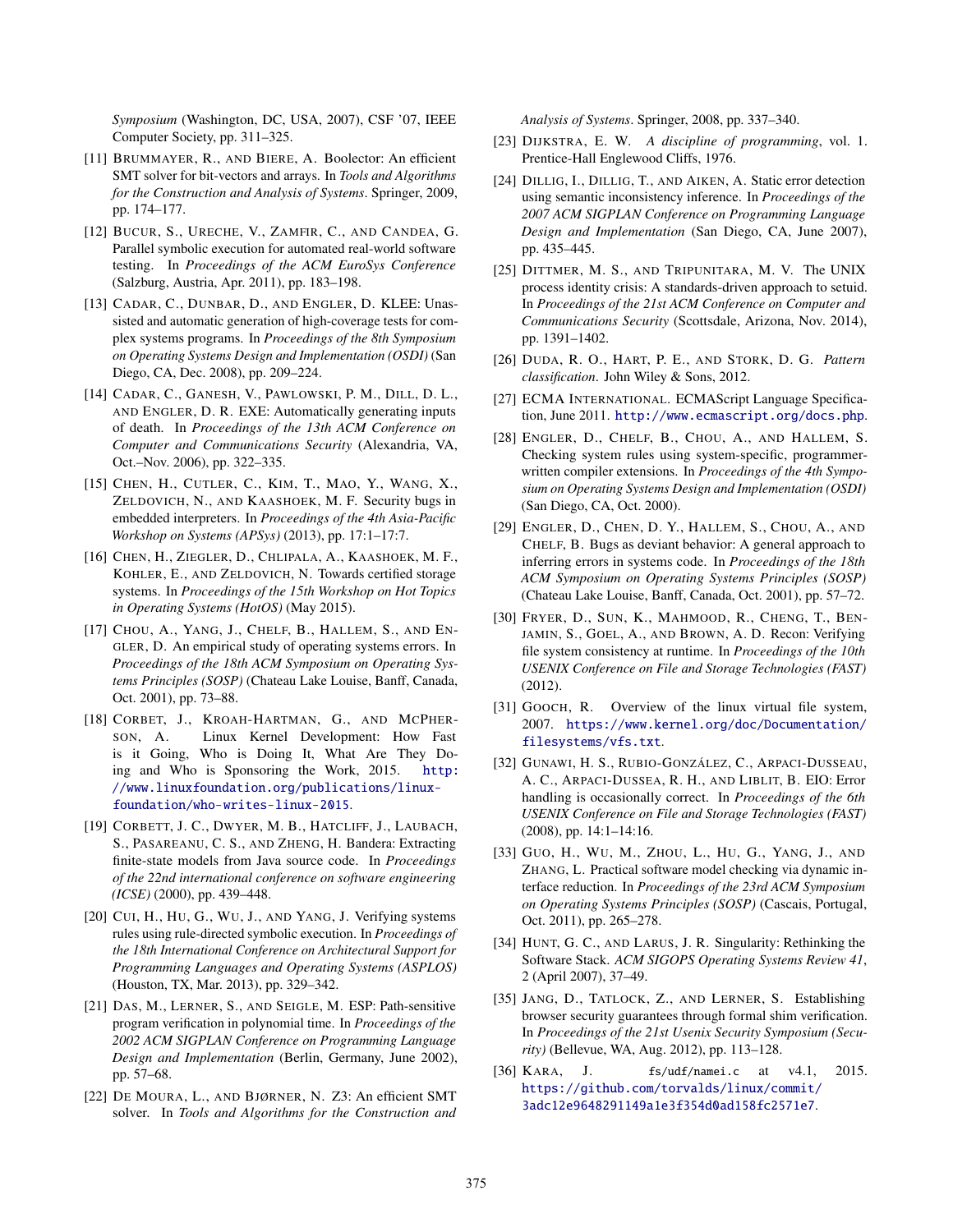- <span id="page-15-16"></span>[37] KIM, T., CHANDRA, R., AND ZELDOVICH, N. Efficient patch-based auditing for web application vulnerabilities. In *Proceedings of the 10th Symposium on Operating Systems Design and Implementation (OSDI)* (Hollywood, CA, Oct. 2012).
- <span id="page-15-23"></span>[38] KLEIN, G., ELPHINSTONE, K., HEISER, G., ANDRONICK, J., COCK, D., DERRIN, P., ELKADUWE, D., ENGELHARDT, K., KOLANSKI, R., NORRISH, M., SEWELL, T., TUCH, H., AND WINWOOD, S. seL4: Formal verification of an os kernel. In *Proceedings of the 22nd ACM Symposium on Operating Systems Principles (SOSP)* (Big Sky, MT, Oct. 2009), pp. 207– 220.
- <span id="page-15-10"></span>[39] KULLBACK, S., AND LEIBLER, R. A. On information and sufficiency. *The annals of mathematical statistics* (1951), 79– 86.
- <span id="page-15-20"></span>[40] LEROY, X. Formal certification of a compiler back-end or: Programming a compiler with a proof assistant. In *Proceedings of the 33rd ACM Symposium on Principles of Programming Languages* (Charleston, South Carolina, Jan. 2006), pp. 42–54.
- <span id="page-15-17"></span>[41] LI, Z., LU, S., MYAGMAR, S., AND ZHOU, Y. CP-Miner: A tool for finding copy-paste and related bugs in operating system code. In *Proceedings of the 6th Symposium on Operating Systems Design and Implementation (OSDI)* (San Francisco, CA, Dec. 2004).
- <span id="page-15-3"></span>[42] LU, L., ARPACI-DUSSEAU, A. C., ARPACI-DUSSEAU, R. H., AND LU, S. A study of Linux file system evolution. In *Proceedings of the 11th USENIX Conference on File and Storage Technologies (FAST)* (2013), pp. 31–44.
- <span id="page-15-0"></span>[43] MADHAVAPEDDY, A., MORTIER, R., ROTSOS, C., SCOTT, D., SINGH, B., GAZAGNAIRE, T., SMITH, S., HAND, S., AND CROWCROFT, J. Unikernels: Library operating systems for the cloud. In *Proceedings of the 18th International Conference on Architectural Support for Programming Languages and Operating Systems (ASPLOS)* (Houston, TX, Mar. 2013), pp. 461–472.
- <span id="page-15-19"></span>[44] MUSUVATHI, M. S., PARK, D., PARK, D. Y. W., CHOU, A., ENGLER, D. R., AND DILL, D. L. CMC: A pragmatic approach to model checking real code. In *Proceedings of the 5th Symposium on Operating Systems Design and Implementation (OSDI)* (Boston, MA, Dec. 2002).
- <span id="page-15-18"></span>[45] PALIX, N., THOMAS, G., SAHA, S., CALVÈS, C., LAWALL, J., AND MULLER, G. Faults in Linux: Ten years later. In *Proceedings of the 16th International Conference on Architectural Support for Programming Languages and Operating Systems (ASPLOS)* (Newport Beach, CA, Mar. 2011), pp. 305–318.
- <span id="page-15-5"></span>[46] PATOCKA, M. [Patch] hpfs: update ctime and mtime on directory modification, 2015. [https://lkml.org/lkml/](https://lkml.org/lkml/2015/9/2/552) [2015/9/2/552](https://lkml.org/lkml/2015/9/2/552).
- <span id="page-15-14"></span>[47] RUBIO-GONZÁLEZ, C., GUNAWI, H. S., LIBLIT, B., ARPACI-DUSSEAU, R. H., AND ARPACI-DUSSEAU, A. C. Error propagation analysis for file systems. In *Proceedings of the 2009 ACM SIGPLAN Conference on Programming Language Design and Implementation* (Dublin, Ireland, June 2009), pp. 270–280.
- <span id="page-15-11"></span>[48] RUBNER, Y., TOMASI, C., AND GUIBAS, L. J. The earth mover's distance as a metric for image retrieval. *International*

*journal of computer vision 40*, 2 (2000), 99–121.

- <span id="page-15-21"></span>[49] RYZHYK, L., CHUBB, P., KUZ, I., LE SUEUR, E., AND HEISER, G. Automatic device driver synthesis with Termite. In *Proceedings of the 22nd ACM Symposium on Operating Systems Principles (SOSP)* (Big Sky, MT, Oct. 2009), pp. 73– 86.
- <span id="page-15-25"></span>[50] SAVAGE, S., BURROWS, M., NELSON, G., SOBALVARRO, P., AND ANDERSON, T. Eraser: A dynamic data race detector for multi-threaded programs. In *Proceedings of the Sixteenth ACM Symposium on Operating Systems Principles* (Saint-Malo, France, Oct. 1997), pp. 27–37.
- <span id="page-15-2"></span>[51] SEREBRYANY, K., BRUENING, D., POTAPENKO, A., AND VYUKOV, D. AddressSanitizer: A Fast Address Sanity Checker. In *Proceedings of the 2012 ATC Annual Technical Conference (ATC)* (Boston, MA, June 2012), pp. 309–318.
- <span id="page-15-13"></span>[52] SHANNON, C. E. A mathematical theory of communication. *Bell system technical journal 27* (1948).
- <span id="page-15-12"></span>[53] SWAIN, M. J., AND BALLARD, D. H. Color indexing. *International journal of computer vision 7*, 1 (1991), 11–32.
- <span id="page-15-6"></span>[54] THE IEEE AND THE OPEN GROUP. fsync(), 2013. The Open Group Base Specifications Issue 7, IEEE Std 1003.1, 2013 Edition, [http://pubs.opengroup.org/](http://pubs.opengroup.org/onlinepubs/9699919799/functions/fsync.html) [onlinepubs/9699919799/functions/fsync.html](http://pubs.opengroup.org/onlinepubs/9699919799/functions/fsync.html).
- <span id="page-15-4"></span>[55] THE IEEE AND THE OPEN GROUP. rename(), 2013. The Open Group Base Specifications Issue 7, IEEE Std 1003.1, 2013 Edition, [http://pubs.opengroup.org/](http://pubs.opengroup.org/onlinepubs/9699919799/functions/rename.html) [onlinepubs/9699919799/functions/rename.html](http://pubs.opengroup.org/onlinepubs/9699919799/functions/rename.html).
- <span id="page-15-7"></span>[56] THE LINUX PROGRAMMING INTERFACE. fync(), 2014. Linux's Programmer's Manual, [http://man7.org/linux/](http://man7.org/linux/man-pages/man2/fsync.2.html) [man-pages/man2/fsync.2.html](http://man7.org/linux/man-pages/man2/fsync.2.html).
- <span id="page-15-15"></span>[57] THE WORLD WIDE WEB CONSORTIUM (W3C). Document Object Model (DOM) Level 2 HTML Specification, Jan. 2003. [http://www.w3.org/TR/DOM-Level-2-HTML/](http://www.w3.org/TR/DOM-Level-2-HTML/Overview.html) [Overview.html](http://www.w3.org/TR/DOM-Level-2-HTML/Overview.html).
- <span id="page-15-8"></span>[58] TORVALDS, L. fs/ubifs/file.c at v4.0-rc2, 2015. [https://github.com/torvalds/linux/blob/v4.0](https://github.com/torvalds/linux/blob/v4.0-rc2/fs/ubifs/file.c#L1321) [rc2/fs/ubifs/file.c#L1321](https://github.com/torvalds/linux/blob/v4.0-rc2/fs/ubifs/file.c#L1321).
- <span id="page-15-9"></span>[59] TORVALDS, L. inlucde/linux/fs.h at v4.0-rc2, 2015. [https://github.com/torvalds/linux/blob/v4.0](https://github.com/torvalds/linux/blob/v4.0-rc2/include/linux/fs.h#L1688) [rc2/include/linux/fs.h#L1688](https://github.com/torvalds/linux/blob/v4.0-rc2/include/linux/fs.h#L1688).
- <span id="page-15-1"></span>[60] WANG, X., CHEN, H., JIA, Z., ZELDOVICH, N., AND KAASHOEK, M. F. Improving integer security for systems with KINT. In *Proceedings of the 10th Symposium on Operating Systems Design and Implementation (OSDI)* (Hollywood, CA, Oct. 2012), pp. 163–177.
- <span id="page-15-22"></span>[61] WANG, X., LAZAR, D., ZELDOVICH, N., CHLIPALA, A., AND TATLOCK, Z. Jitk: A trustworthy in-kernel interpreter infrastructure. In *Proceedings of the 11th Symposium on Operating Systems Design and Implementation (OSDI)* (Broomfield, Colorado, Oct. 2014), pp. 33–47.
- <span id="page-15-24"></span>[62] WANG, X., ZELDOVICH, N., KAASHOEK, M. F., AND SOLAR-LEZAMA, A. Towards optimization-safe systems: Analyzing the impact of undefined behavior. In *Proceedings of the 24th ACM Symposium on Operating Systems Principles (SOSP)* (Farmington, PA, Nov. 2013), pp. 260–275.